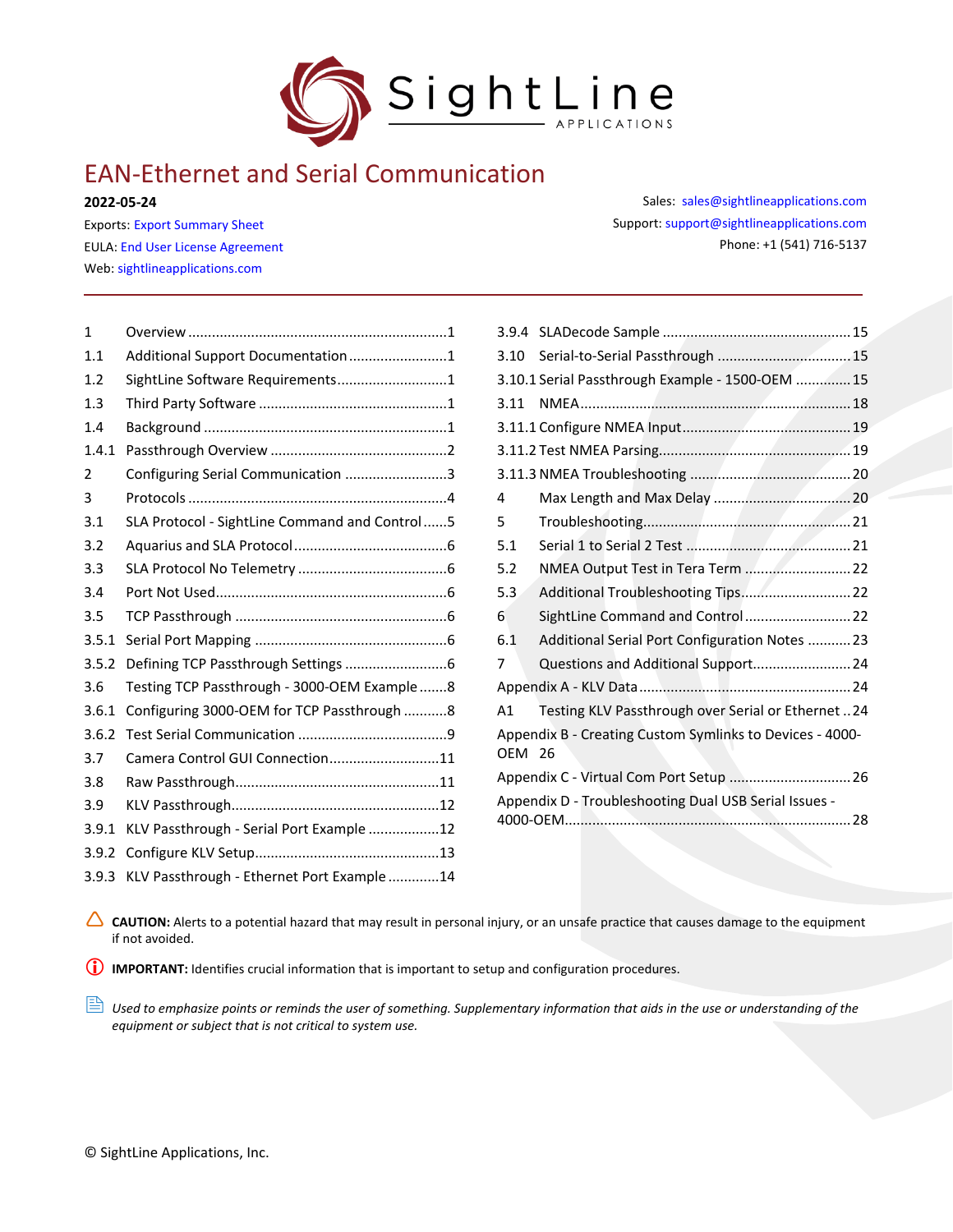

# <span id="page-1-0"></span>**1 Overview**

This document describes passthrough options for SightLine OEM hardware. It provides an example to configure and test using the Panel Plus application and third-party software. While this document refers primarily to the 3000-OEM, the methods and features are similar for the 1500-OEM and 4000- OEM.

### <span id="page-1-1"></span>**1.1 Additional Support Documentation**

Additional Engineering Application Notes (EANs) can be found on the [Documentation](https://sightlineapplications.com/documentation/) page of the SightLine Applications website.

The [Panel Plus User Guide](https://sightlineapplications.com/downloads/) provides a complete overview of settings and dialog windows located in the Help menu of the Panel Plus application.

The Interface Command and Control [\(IDD\)](https://sightlineapplications.com/releases/IDD/current/index.html) describes the native communications protocol used by the SightLine Applications product line. The IDD is also available as a PDF download on the [Documentation](https://sightlineapplications.com/documentation/) page under Software Support Documentation.

### <span id="page-1-2"></span>**1.2 SightLine Software Requirements**

 **IMPORTANT:** The Panel Plus software version should match the firmware version running on the board. Firmware and Panel Plus software versions are available on the [Software Download](https://sightlineapplications.com/downloads/) page.

### <span id="page-1-3"></span>**1.3 Third Party Software**

Information and links to virtual serial port software and links to camera control software can also be found on SightLine website.

[HW Group Hercules Setup Utility:](https://www.hw-group.com/software/hercules-setup-utility) Used for TCP/IP communication.

[HW VSP3-Virtual Serial Port:](https://www.hw-group.com/software/hw-vsp3-virtual-serial-port) Virtual serial port software used to create, debug, and test applications that use serial ports.

[Tera Term](https://ttssh2.osdn.jp/index.html.en) (recommended) or [PuTTY:](https://putty.org/) Terminal emulator programs used for debug output, or to issue commands on SightLine hardware.

### <span id="page-1-4"></span>**1.4 Background**

The serial passthrough capability provides a network bridge for serial communications to attached cameras or other payload devices. A host system (i.e., PC) communicates over a standard network to an attached camera to change settings such as aperture, exposure, focus, and zoom (Figure 1). It also allows data that has been received on these serial ports to be transmitted back to the host PC through the Ethernet connection. Other examples using serial ports might include autopilots, radios, pan-andtilt turrets and more.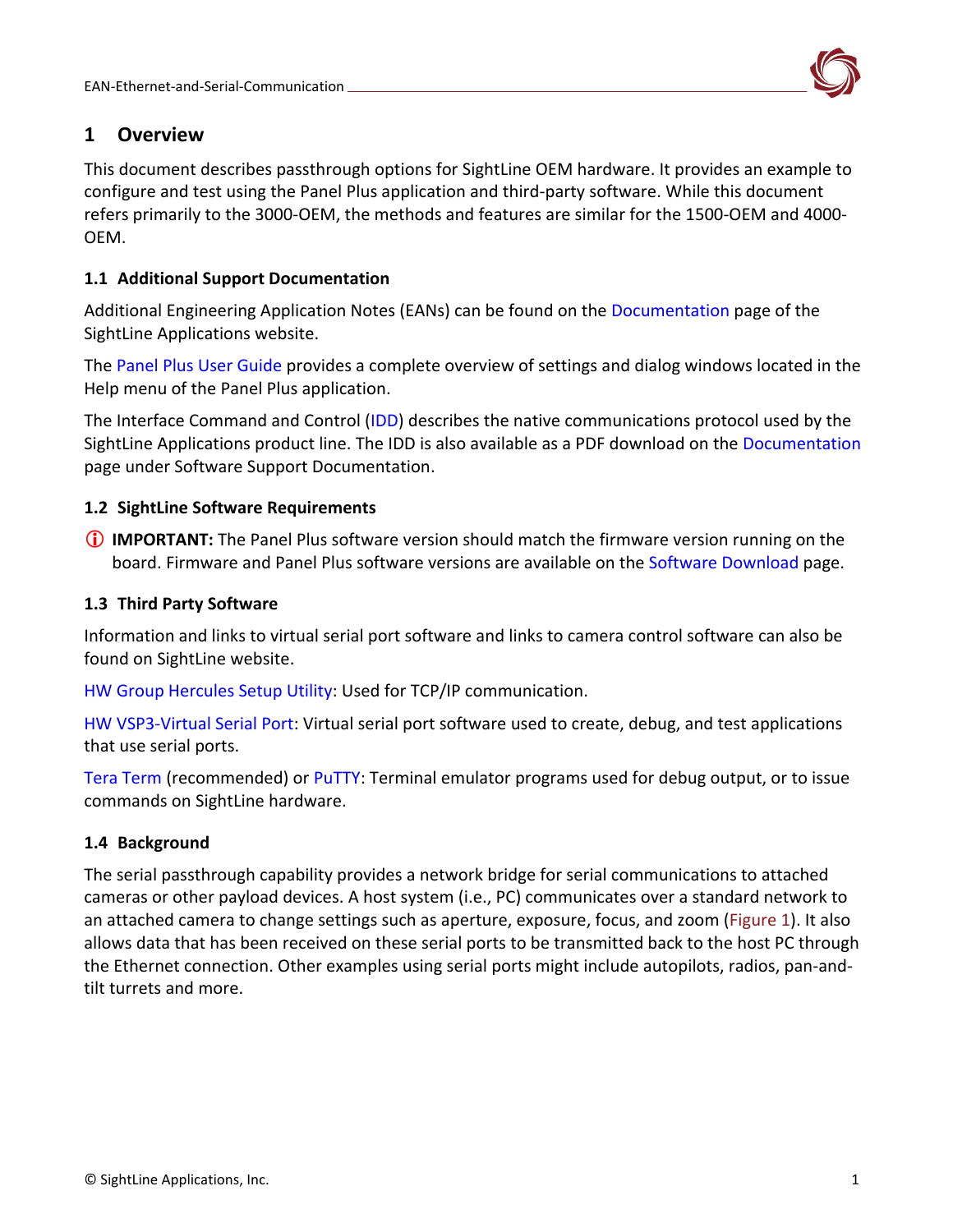

**Figure 1: Serial Passthrough Example**

### <span id="page-2-0"></span>**1.4.1 Passthrough Overview**

To establish the network bridge, IP addresses and IP ports are defined on both the host PC and the SightLine board. Each IP address and port are mapped through software to a physical serial port on the board. Each serial port on the SightLine board can have its own Ethernet connection. The board receives data encapsulated in network packets and forwards those packets to the mapped serial connection. In Figure 1 the host PC is running a virtual serial port application. To define all these elements for creating a passthrough configuration, see [Configuring Serial Communication.](#page-3-0)

Common Modes of operation:

- Ethernet to Serial: 2-way communication, where data is transferred to and from the serial port.
- Ethernet to Serial: 1-way communication where no reply from the serial device is expected. Examples include simple data transfer, KLV metadata, etc.
- Serial to Serial: 2-way communication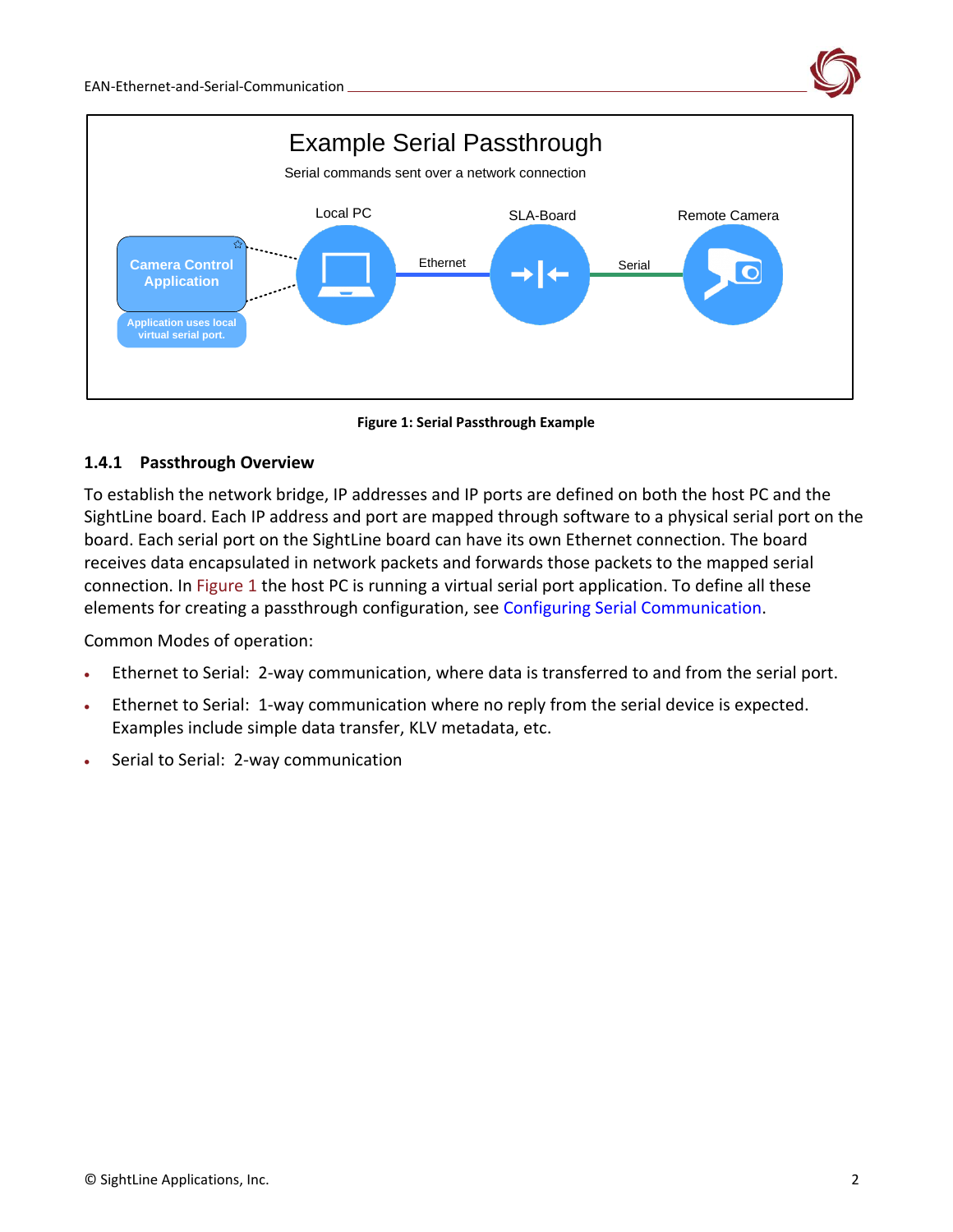

# <span id="page-3-0"></span>**2 Configuring Serial Communication**

The [SetPortConfiguration \(0x3E\)](https://sightlineapplications.com/releases/IDD/current/struct_s_l_a_set_port_configuration__t.html) command is used to configure serial communication. The packet contains the following fields shown in the *Serial Port Settings* dialog window in Panel Plus for configuring the functionality:

- *Port*: Index of the physical serial port being configured or a special Ethernet port configuration.
- *Port Settings*: Standard serial port settings of baud rate, data bits, stop bits, and parity control how the data on the serial port is interpreted.
- *Max Length*: Maximum number of bytes for serial input. When maximum is reached, any data received is sent to the destination.
- *Max Delay*: Maximum timeout in milliseconds when reading from a port. When timeout is complete, any data received is sent to the destination port.
- *Protocol*: See [Protocols.](#page-4-1)
- *Inbound Port*: Local network port number where UDP/TCP packets are expected. Hardware opens a new socket to listen on this port. Must be greater than 0 (0 is reserved).
- *UDP Destination Address*: IP address of host where Ethernet packets will be sent.
- *UDP Destination Port*: Port number where remote host is listening. The hardware opens a new socket and sends data to the outbound destination IP address at the port number specified. The port number must be greater than 0 (0 is reserved).
- *UDP AttNav Port*: (not shown in dialog) When the AttNav port number is set to a value other than zero, a network socket is created to listen on this port for ATTNAV packets. The port defaults to 65100. Data received on this port is then sent to the defined serial port.
- *The Serial Ports Settings dialog window can be opened from the Panel Plus main menu » Configure » Serial Ports.*
- $\triangleq$  *For the settings to take effect, save the parameters and reset the board.*

|                                  | <b>Serial Ports Settings</b> |                              |                                                      |                |              | ×                      |                                                |
|----------------------------------|------------------------------|------------------------------|------------------------------------------------------|----------------|--------------|------------------------|------------------------------------------------|
|                                  | Port:                        | Serial Port 2                |                                                      | $\checkmark$   |              |                        |                                                |
|                                  | Protocol:                    | <b>TCP Pass Through</b>      |                                                      |                | $\checkmark$ |                        |                                                |
| Defined by<br>attached<br>device | Baud:                        | 9600<br>$\sim$               | Max Length                                           | 127            | ÷            | <b>Number of Bytes</b> | <b>Serial Data</b><br><b>Packet Processing</b> |
|                                  | Data Bits:                   | 8<br>$\checkmark$            | Max Delay                                            | 100            | ≑∥           | Time Out (ms)          | <b>Parameters</b>                              |
|                                  | Stop Bits:                   | $\mathbf{1}$<br>$\checkmark$ | <b>Inbound Port</b>                                  | 4001           |              | <b>TCP/UDP</b>         | Networking<br><b>TCP/UDP Port</b>              |
|                                  | Parity:                      | None<br>$\checkmark$         | <b>Destination Port</b>                              | $\overline{0}$ |              |                        | <b>Assignments</b>                             |
|                                  | Destination IP               | 192.168.0.25                 |                                                      |                |              |                        | <b>Return Network Address</b>                  |
|                                  |                              |                              | Destination port and IP determined from TCP protocol |                |              |                        |                                                |
|                                  |                              | Send                         |                                                      | Request        |              |                        |                                                |

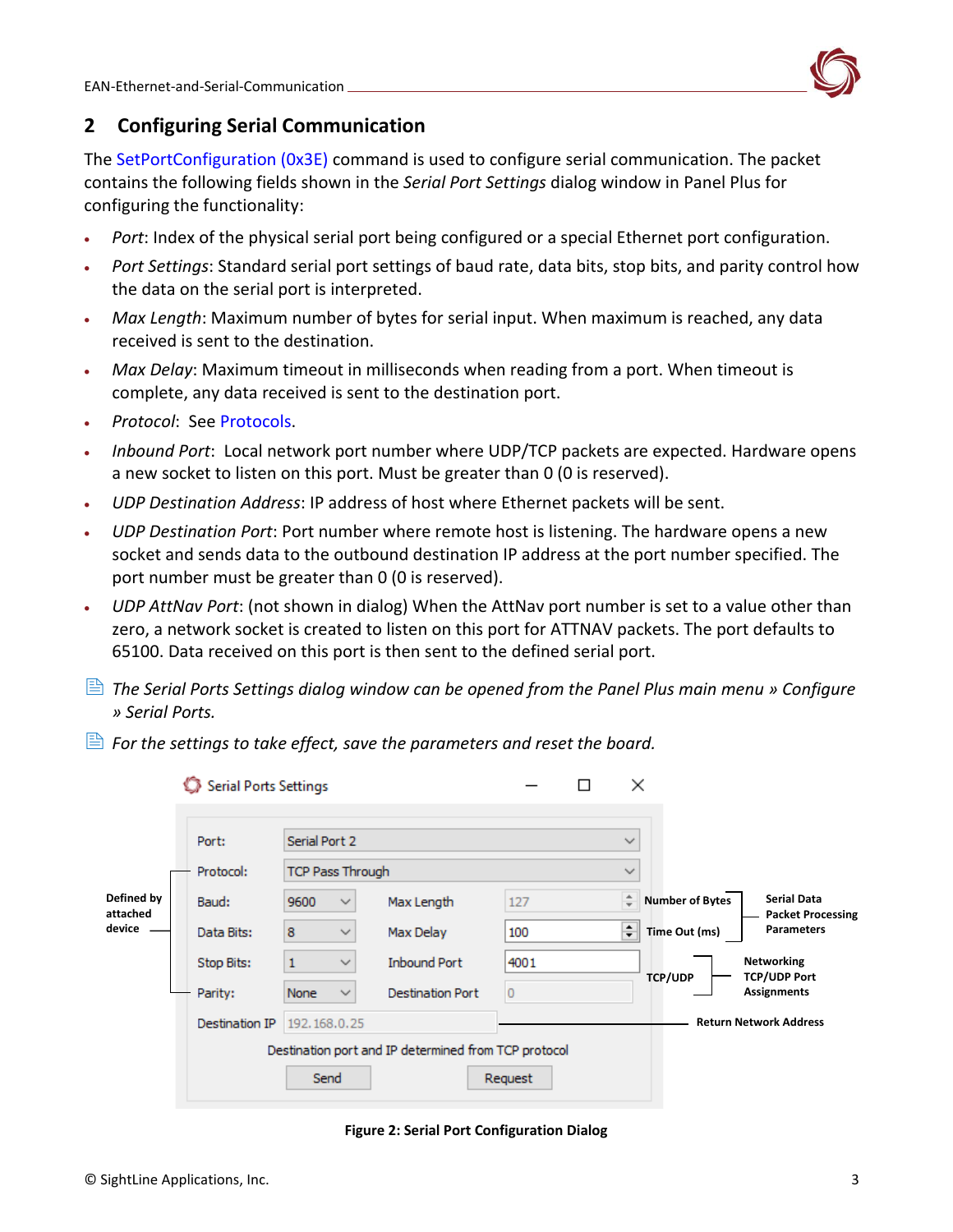*UDP AttNav Port only applies when the protocol type is set to Scan Eagle Aquarius packet parsing and SLA protocol (protocol type = 1). Aquarius data received on the serial port may be sent over Ethernet. It requires that the destination IP address and local outbound port number be non-zero*. SightLine protocol is managed locally and not passed through.

|    | Type   Protocol     | <b>Baud</b>    | <b>Data</b> | Stop <b>I</b> | Parity     | <b>Max</b>        | <b>Max Packet</b> | <b>Inbound</b> | <b>Destination</b> | <b>Destination</b> | <b>Destination</b> | attNavPort |
|----|---------------------|----------------|-------------|---------------|------------|-------------------|-------------------|----------------|--------------------|--------------------|--------------------|------------|
|    |                     | Rate           | <b>Bits</b> | <b>Bits</b>   |            | <b>Delay</b>      | Length*           | Port           | IP                 | <b>IP Port</b>     | <b>Serial Port</b> |            |
| 0  | <b>SLA Protocol</b> | <b>YES</b>     | <b>YES</b>  | <b>YES</b>    | <b>YES</b> | NA.               | (A)               | <b>NA</b>      | <b>NA</b>          | <b>NA</b>          | <b>NA</b>          | <b>NA</b>  |
|    | Aquarius and        | <b>YES</b>     | <b>YES</b>  | <b>YES</b>    | <b>YES</b> | <b>YES</b>        | (B)               | <b>YES</b>     | <b>YES</b>         | <b>YES</b>         | <b>NA</b>          | <b>YES</b> |
|    | <b>SLA Protocol</b> |                |             |               |            |                   |                   |                |                    |                    |                    |            |
| 2  | <b>SLA Protocol</b> | <b>YES</b>     | <b>YES</b>  | <b>YES</b>    | <b>YES</b> | <b>NA</b>         |                   | <b>NA</b>      | <b>NA</b>          | <b>NA</b>          | <b>NA</b>          | <b>NA</b>  |
|    | no telemetry        |                |             |               |            |                   | (A)               |                |                    |                    |                    |            |
| 4  | Port Not Used       | <b>NA</b>      | <b>NA</b>   | <b>NA</b>     | NA.        | <b>NA</b>         | <b>NA</b>         | <b>NA</b>      | <b>NA</b>          | <b>NA</b>          | <b>NA</b>          | <b>NA</b>  |
| 5  | <b>TCP</b>          | <b>YES</b>     | <b>YES</b>  | <b>YES</b>    | YES        | <b>YES</b>        | (C)               | Yes            | <b>NA</b>          | <b>NA</b>          | <b>NA</b>          | <b>NA</b>  |
| 6  | Raw                 | <b>YES</b>     | <b>YES</b>  | <b>YES</b>    | YES        | <b>YES</b>        | (B)               | <b>YES</b>     | <b>YES</b>         | <b>YES</b>         | <b>NA</b>          | <b>NA</b>  |
|    | <b>KLV</b>          | <b>YES</b>     | <b>YES</b>  | <b>YES</b>    | YES        | 100 <sub>ms</sub> | NO.               | <b>NA</b>      | <b>NA</b>          | <b>NA</b>          | <b>NA</b>          | <b>NA</b>  |
| 8  | Serial-to-          | YES            | <b>YES</b>  | <b>YES</b>    | <b>YES</b> | <b>YES</b>        |                   | <b>NA</b>      | <b>NA</b>          | <b>YES</b>         | YES                | <b>NA</b>  |
|    | Serial              |                |             |               |            |                   | (C)               |                |                    |                    |                    |            |
| 9  | <b>NMEA</b>         | YES            | YES         | <b>YES</b>    | <b>YES</b> | <b>YES</b>        | YES               | <b>NA</b>      | <b>NA</b>          | <b>NA</b>          | <b>NA</b>          | <b>NA</b>  |
| 15 | Ethernet port       | N <sub>O</sub> | NO          | NO.           | NO.        | N <sub>O</sub>    | (A)               | YES            | <b>YES</b>         | ٠                  | ۰.                 |            |

#### **Table 1: Summary of Field User Per Protocol**

<span id="page-4-1"></span>**\***Max Packet Length:

(A) No - internally 16KB is maximum

(B) Min of length and 16KB

(C) No - internally 2KB is maximum

 *See the [ICD-1500 Adapter Boards](http://sightlineapplications.com/wp-content/uploads/ICD-1500-Adapter-Boards.pdf) and [ICD-3000-4000 Adapter Boards](http://sightlineapplications.com/wp-content/uploads/ICD-3000-4000-Adapter-Boards.pdf) for serial port and pin number references.*

### <span id="page-4-0"></span>**3 Protocols**

The SightLine hardware can be configured for command and control, various input protocols, or passthrough communication channels. Passthrough modes are useful to pass data to and from auxiliary equipment in the system.

The following protocol modes are available on the unit:

| <b>SLA Protocol</b>              | Communications protocol used by the SightLine Applications product line.                                            |
|----------------------------------|---------------------------------------------------------------------------------------------------------------------|
| <b>Aquarius and SLA Protocol</b> | Sightline protocol + special protocol simultaneously.                                                               |
| SLA Protocol no telemetry        | Ports using this protocol type will accept SightLine Protocol commands but<br>will not generate any telemetry data. |
| <b>Port Not Used</b>             | Disables the serial port so that it can be used by other onboard applications.                                      |
| <b>TCP Passthrough</b>           | Creates a TCP Socket for two-way communication.                                                                     |
| <b>Raw Passthrough</b>           | Creates a UDP Socket for one-way communication.                                                                     |
| <b>KLV Passthrough</b>           | Receives KLV metadata over serial ports or Ethernet and attaches that data to<br>any MPEG2-TS streaming video.      |
| Serial-to-Serial Passthrough     | Allows data to be sent between two serial ports.                                                                    |
| <b>NMEA</b>                      | Parses any inbound data as NMEA 0183 strings and converts them to<br>Metadata.                                      |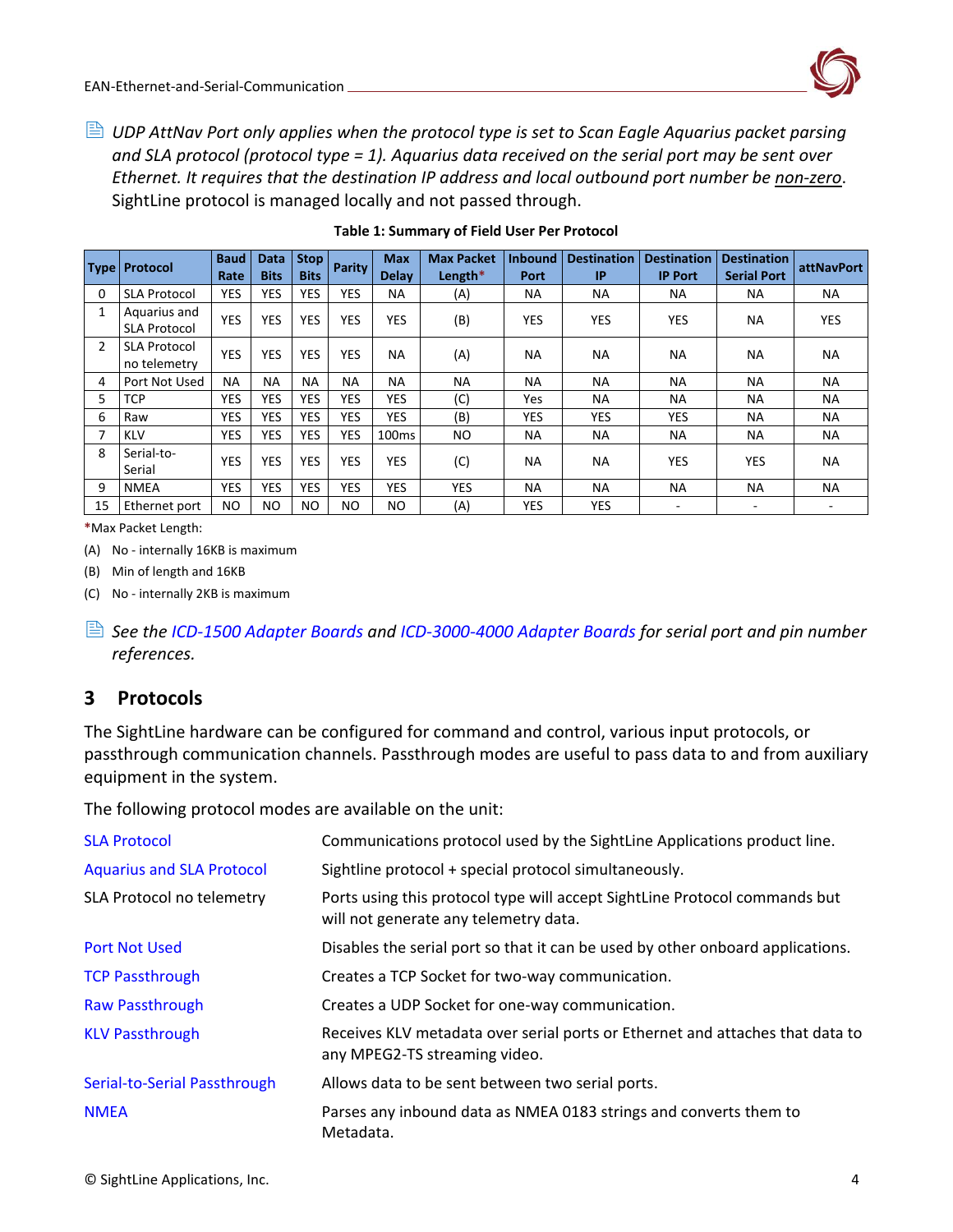

### <span id="page-5-0"></span>**3.1 SLA Protocol - SightLine Command and Control**

The default serial port settings are *57600*, *8*, *1*, and *None*. There is no hardware flow control. Only *Receive (RX), Transmit (TX),* and *Ground* are normally needed. These signals are from the SightLine hardware perspective, so *Receive* is the inbound line.

Each hardware platform is different. Check the appropriate Interface Control Document (ICD) to verify if the serial port is 3.3V TTL or RS-232C.

 *A NULL modem or DB-9 gender changer may be required to adapt the connection for the connected device.*

SightLine protocol uses the following terminology:

- Command and Control: Any request and response commands for configuring the system.
- Telemetry: Asynchronous output from the SightLine hardware providing data for tracking objects, steering a gimbal, landing an aircraft, etc.

Each of the serial ports can be used for command and control and telemetry. On the 1500-OEM, 3000- OEM, and 4000-OEM, *Serial Port 0* is set for command and control by default. The behavior can be overridden using the SLA protocol to select a different protocol [\(above\)](#page-4-1).

Serial port communication is available at the same time as Ethernet command and control. When working with SightLine hardware, use only one method of communication for command and control at a time to avoid conflicts. Both Ethernet and serial communication methods can be used simultaneously if they are accomplishing different tasks.

### **Example:**

- Ethernet is used to connect with SightLine hardware from a ground control station for controlling video streaming,
- another device is using serial communication to send KLV metadata,
- another serial port is streaming telemetry data for the tracking of a gimbal.

After three frames of acquisition, the system will send a [VersionNumber](https://sightlineapplications.com/releases/IDD/current/struct_s_l_a_version_number__t.html) (0x40) message to the client. This indicates the system is running and ready to receive commands.

 **IMPORTANT:** As new firmware is released, some command and control packets do change. Check the version packet upon receipt to verify the firmware matches the version of the command and control functions that were implemented.

By default, telemetry output is sent on every frame. Adjust the rate or disable telemetry output using the [CoordinateReportingMode \(0x0B\)](https://sightlineapplications.com/releases/IDD/current/struct_s_l_a_coordinate_reporting_mode__t.html) command.

Telemetry includes the frame-to-frame registration and confidence metric and primary target location. See the [TrackingPosition \(0x43\)](https://sightlineapplications.com/releases/IDD/current/struct_s_l_a_tracking_position__t.html) message for more information.

All locations are in pixel coordinates. To use the coordinates in the control loop for gimbal steering, calibrate and translate them into position information.

When a serial port is configured for one of the passthrough modes in the next sections, telemetry and command and control is disabled for that serial port.

When telemetry output is enabled, all serial ports receive all telemetry messages. It is possible to isolate telemetry messages to one serial port using [SLA Protocol No Telemetry](#page-6-1) instead.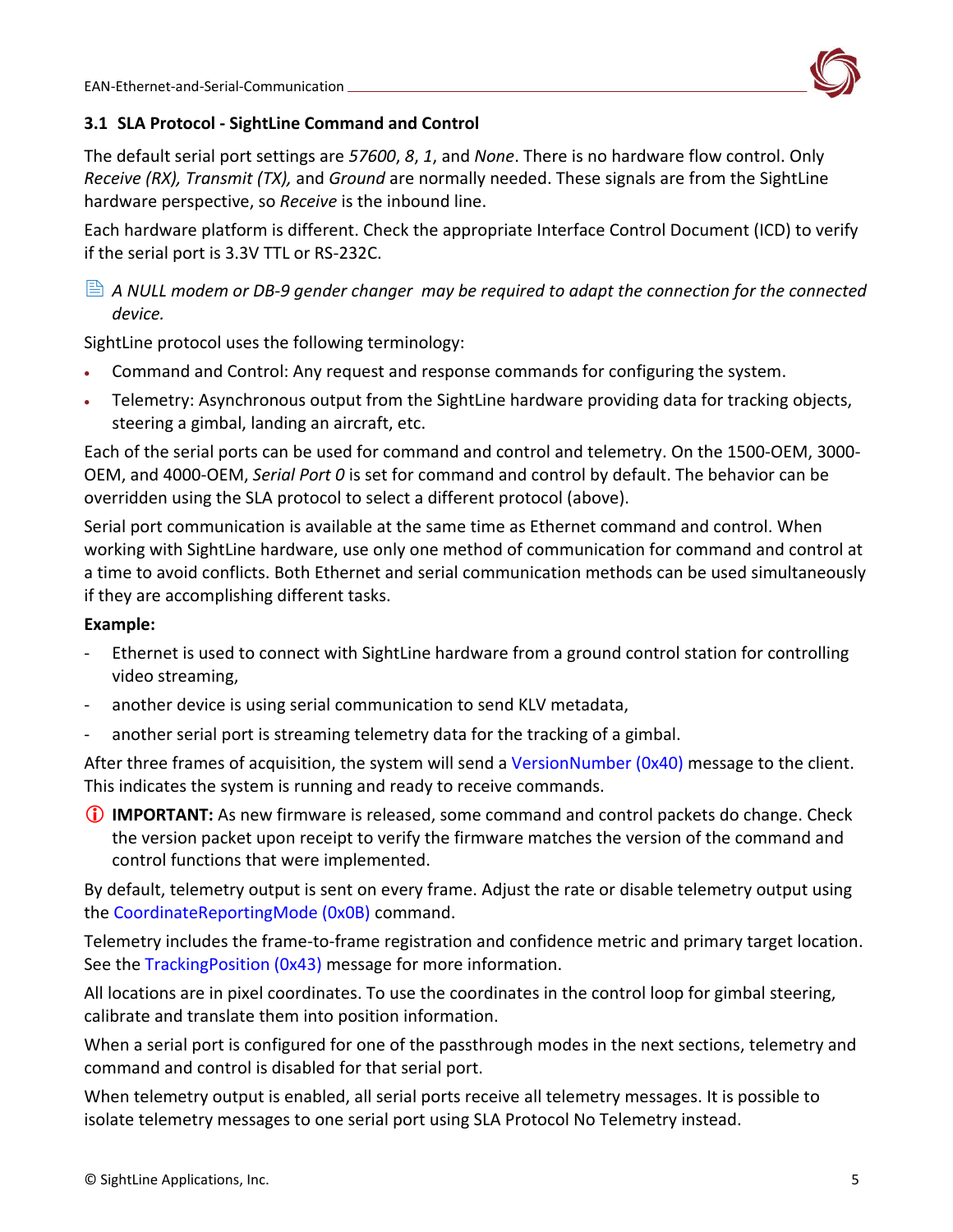

### <span id="page-6-0"></span>**3.2 Aquarius and SLA Protocol**

Supports SLA protocol for command and control and passes through Aquarius commands to Ethernet IP address and destination. It also listens to ATTNAV packets on the network (port 65100) and converts them to Aquarius packets for output on the Serial Port.

### <span id="page-6-1"></span>**3.3 SLA Protocol No Telemetry**

Same as SLA Protocol [above,](#page-5-0) but can be used to eliminate asynchronous telemetry data from the system.

### <span id="page-6-2"></span>**3.4 Port Not Used**

Indicates that the serial port will not be used by the SightLine software but may be used by customer applications running on the ARM processors, or for debugging.

### <span id="page-6-3"></span>**3.5 TCP Passthrough**

The system can be used to create a TCP socket connection to a serial port. This allows bidirectional communication with external devices. Each serial port can be configured to accept a single client connection. These connections can be established concurrently. The example in the next sections describe how to configure a 3000-OEM for passthrough to a Sony FCB-EH-6300 camera.

### <span id="page-6-4"></span>**3.5.1 Serial Port Mapping**

The Sony interface board is connected to J3 on the 3000-OEM main board and serial 2 is mapped to it. For more details on the 3000-OEM board-to-board connectors, see the [ICD-3000-OEM](http://sightlineapplications.com/wp-content/uploads/ICD-3000-OEM.pdf) document.

| <b>Connector</b> | <b>SLA Name (16/24bit)</b> | <b>SLA Name (8bit)</b> |
|------------------|----------------------------|------------------------|
| J3 (serial 2)    | Camera 0 (Cam 0)           | Camera 0 and Camera 1  |
| J4 (serial 3)    | Camera 2 (Cam 2)           | Camera 2 and Camera 3  |

#### **Table 2: Serial Port Mapping and Camera Names**

#### <span id="page-6-5"></span>**3.5.2 Defining TCP Passthrough Settings**

- 1. Load the Panel Plus application and connect to the 3000-OEM board.
- 2. From the Panel Plus main menu » *Configure* » *Serial Ports*.
- 3. Enter the following settings in the *Serial Port Settings* dialog window (Figure 3):
	- *Port: Serial Port 2*
- *Parity: None*
- *Baud: 9600*
- *Protocol: TCP Pass Through*
- 
- 
- *Data Bits: 8*
- *Max Delay: 100*
- *Stop Bits: 1*
- *Inbound Port: 4001*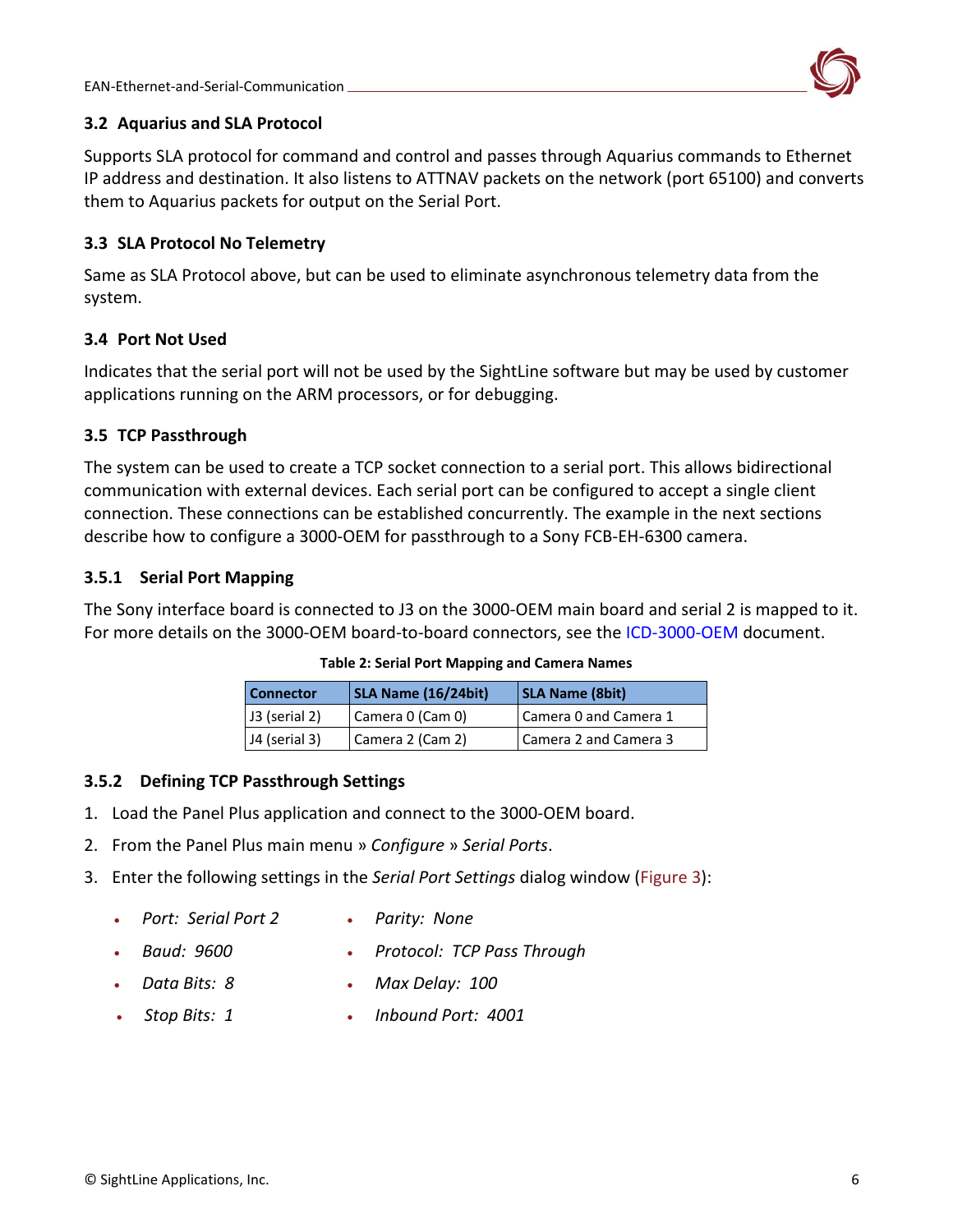| EAN-Ethernet-and-Serial-Communication |                       |                              |                                                      |               |                        |                                               |
|---------------------------------------|-----------------------|------------------------------|------------------------------------------------------|---------------|------------------------|-----------------------------------------------|
|                                       | Serial Ports Settings |                              |                                                      | ×<br>□        |                        |                                               |
|                                       | Port:                 | Serial Port 0                |                                                      | $\checkmark$  |                        |                                               |
|                                       | Protocol:             | <b>TCP Pass Through</b>      |                                                      | $\checkmark$  |                        |                                               |
|                                       | Baud:                 | 115200 $\vee$                | Max Length                                           | $\div$<br>127 | <b>Number of Bytes</b> | <b>Serial Data</b>                            |
| Defined by<br>attached                | Data Bits:            | 8<br>$\checkmark$            | Max Delay                                            | ÷<br>100      | Time Out (ms)          | <b>Packet Processing</b><br><b>Parameters</b> |
| device                                | Stop Bits:            | $\mathbf{1}$<br>$\checkmark$ | <b>Inbound Port</b>                                  | 4001          | <b>TCP Port</b>        | <b>Networking</b>                             |
|                                       | Parity:               | <b>None</b><br>$\checkmark$  | <b>Destination Port</b>                              | 4002          |                        | <b>TCP Port</b>                               |
| <b>Dynamically</b>                    | Destination IP        | 192, 168, 0, 25              |                                                      |               |                        | <b>Return Network Address</b>                 |
| determined by<br>client               |                       |                              | Destination port and IP determined from TCP protocol |               |                        |                                               |
|                                       |                       | Send                         | Request                                              |               |                        |                                               |
|                                       |                       |                              |                                                      |               |                        |                                               |

**Figure 3: TCP Passthrough Settings Example**

- *For TCP Passthrough, the client (PC) needs to know the server IP address and inbound port (SightLine hardware). The TCP protocol determines the rest of the information. The Destination IP and Destination Port of the client are implied / supplied by the connection socket.*
- 4. After configuring the settings, changed fields will be highlighted in red. Click *Send*.
- 5. To save the configuration to the parameter file, from the Panel Plus main menu » *Parameters* » *Save to board.*
- **In 3.01.xx and earlier software versions, saving the Serial Port settings will prompt an additional** *dialog window. Some setting changes require the board to be restarted for the settings to take effect. In the Apply New Settings dialog window, select an option to save the port configuration.*

| Apply New Settings                                                                                                                                                                  |                                           |  |
|-------------------------------------------------------------------------------------------------------------------------------------------------------------------------------------|-------------------------------------------|--|
| Applying new settings may require a power cycle.<br>Would you like to apply settings now?<br>This may reset the board (20 sec downtime!)<br>Reconnect when the board is back alive. |                                           |  |
| Yes, Apply settings.<br>No! Revert!                                                                                                                                                 | Just save for now,<br>I'll restart later. |  |

**Figure 4: Apply New Settings Dialog - 3.01.xx and Earlier**

Upon reboot the 3000-OEM will be ready to accept packets on port 4001 and will send that data to *Serial Port 2*. Any data received on Serial Port 2 will be sent to the client on the same TCP socket.

 *To create a virtual serial port (COM port) with [HW VSP3-Virtual Serial Port](https://www.hw-group.com/software/hw-vsp3-virtual-serial-port) application that uses TCP Passthrough to connect to the camera connected to SightLine hardware see [Appendix C-](#page-26-1) Virtual [Com Port](#page-26-1) Setup.*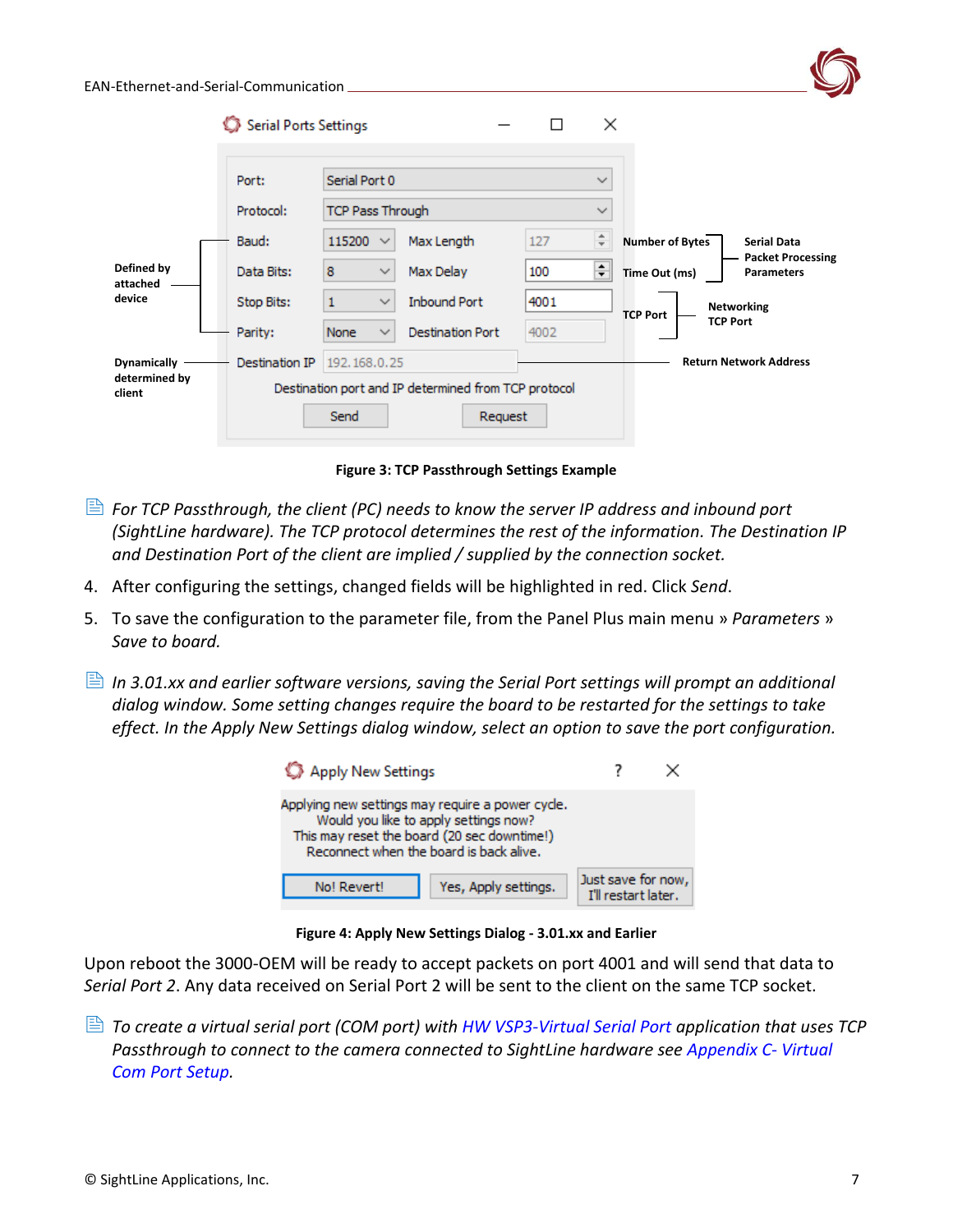

### <span id="page-8-0"></span>**3.6 Testing TCP Passthrough - 3000-OEM Example**

This example shows how to test that serial port 0 is configured correctly (baud rate, RX/TX), and that the TCP socket is active and sending data both ways.

Requirements:

- PC and 3000-OEM connected to Ethernet switch.
- PC COM port connected directly to 3000 Serial Port 0.
- 3000-OEM connects to 3000-IO (or 3000-mIO) and exposed serial port 0 on a five-position green terminal block connector.
- Serial Port 0 on 3000-IO or 3000-MIO is RS-232.
- [Tera Term](https://ttssh2.osdn.jp/index.html.en) (or similar) installed on PC for serial port communication.
- [HW Group Hercules Setup Utility](https://www.hw-group.com/software/hercules-setup-utility) (used for TCP/IP communication).

### <span id="page-8-1"></span>**3.6.1 Configuring 3000-OEM for TCP Passthrough**

- 1. Connect to the board through Panel Plus.
- 2. Configure *Serial Port 0* for *TCP Passthrough* using the settings shown.
- 3. Set *Inbound Port* to *15000*.
- *All other settings are left at default.*
- 4. After configuring the settings, changed fields will be highlighted in red. Click *Send*.
- 5. To save the configuration to the parameter file, from the Panel Plus main menu » *Parameters* » *Save to board*.
- *In 3.01.xx and earlier software versions, saving the Serial Port settings will prompt an additional dialog window. Some setting changes require the board to be restarted for the settings to take effect. In the Apply New Settings dialog window, select an option to save the port configuration.*

| Serial Ports Settings |                                                      |                         |       |                          |  |  |  |  |
|-----------------------|------------------------------------------------------|-------------------------|-------|--------------------------|--|--|--|--|
| Port:                 | Serial Port 0                                        | e                       |       |                          |  |  |  |  |
| Protocol:             | TCP Pass Through                                     |                         |       |                          |  |  |  |  |
| Baud:                 | 57600                                                | Max Length              | 127   | $\overline{\phantom{a}}$ |  |  |  |  |
| Data Bits:            | 8<br>$\checkmark$                                    | Max Delay               | 100   | ÷                        |  |  |  |  |
| Stop Bits:            | 1<br>$\checkmark$                                    | <b>Inbound Port</b>     | 15000 |                          |  |  |  |  |
| Parity:               | None<br>$\checkmark$                                 | <b>Destination Port</b> | 0     |                          |  |  |  |  |
| Destination IP        |                                                      |                         |       |                          |  |  |  |  |
|                       | Destination port and IP determined from TCP protocol |                         |       |                          |  |  |  |  |
| Send<br>Request       |                                                      |                         |       |                          |  |  |  |  |
|                       | Figure 5: TCP Passthrough - 3000-OEM                 |                         |       |                          |  |  |  |  |



**Figure 6: Apply New Settings Dialog - 3.01.xx and Earlier**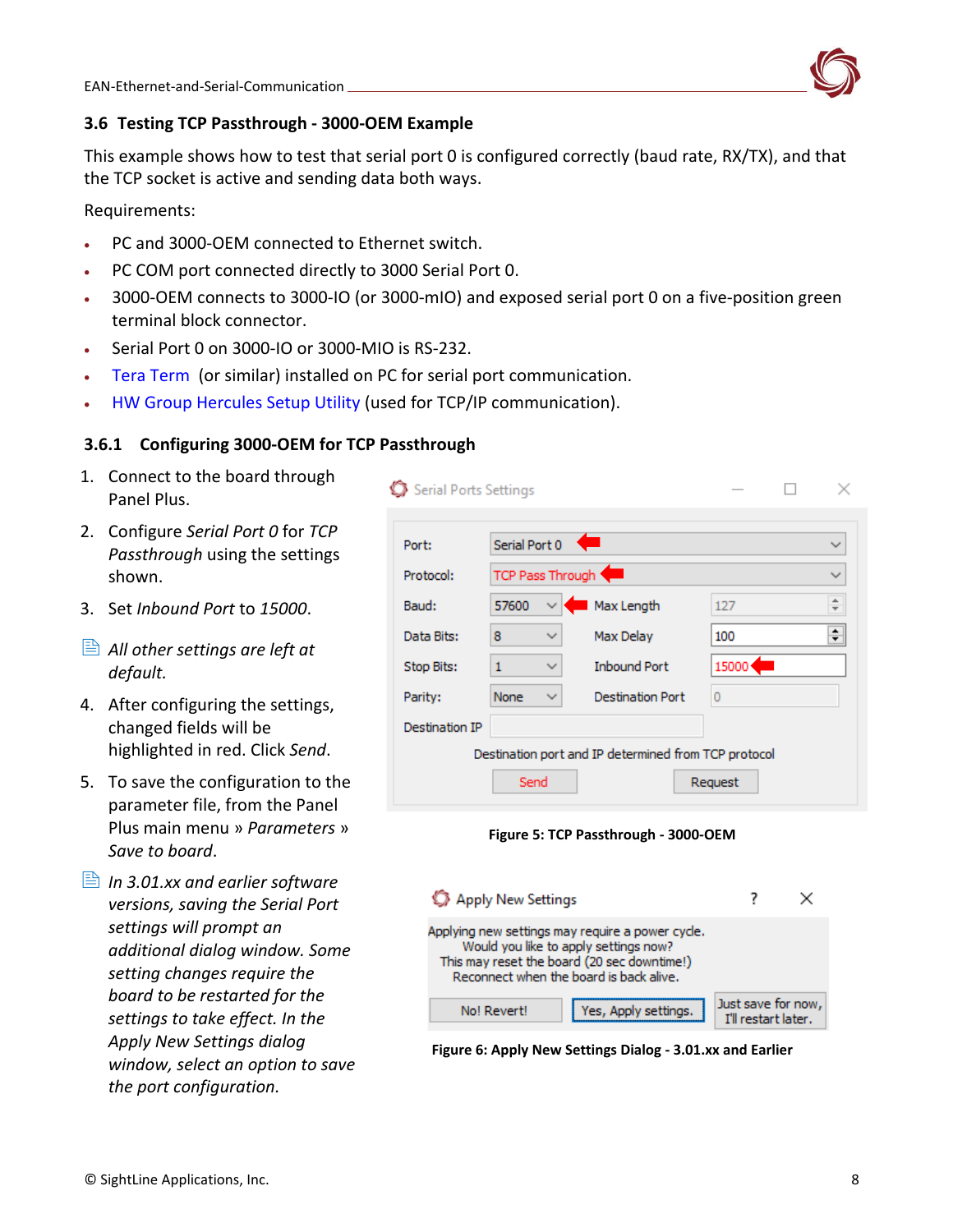

#### <span id="page-9-0"></span>**3.6.2 Test Serial Communication**

- 1. Start the Tera Term application. This will simulate an external device that would be connected to the 3000-OEM.
- 2. From the Tera Term menu » *Setup* » *Serial Port*.
- 3. Change the Baud Rate to 57600 to match default baud rate of 3000-OEM.

| Tera Term: Serial port setup            |       |              | ×         |
|-----------------------------------------|-------|--------------|-----------|
| Port:                                   | COM3  | $\checkmark$ | <b>OK</b> |
| Baud rate:                              | 57600 |              |           |
| Data:                                   | 8 bit |              | Cancel    |
| Parity:                                 | none  | $\checkmark$ |           |
| Stop:                                   | 1 bit |              | Help      |
| Flow control:                           | none  | $\checkmark$ |           |
| <b>Transmit delay</b><br>0<br>msec/char |       | 0            | msec/line |

- 4. Make sure the correct physical COM port on the PC has been selected and click *OK*.
- 5. From the Tera Term menu » *Setup* » *Terminal.* Check the *Local Echo* box and click *OK*. This will make debugging easier.

| Tera Term: Terminal setup                                   |                                                                   | ×         |
|-------------------------------------------------------------|-------------------------------------------------------------------|-----------|
| Terminal size                                               | New-line                                                          | <b>OK</b> |
| 24<br>80<br>x<br>$\boxdot$ Term size = win size             | Receive:<br>CR<br>$\checkmark$<br>Transmit:<br>CR<br>$\checkmark$ | Cancel    |
| Auto window resize<br>VT100<br>Terminal ID:<br>$\checkmark$ | $\Box$ Local echo                                                 | Help      |
| Answerback:                                                 | $\Box$ Auto switch (VT<->TEK)                                     |           |
| Coding (receive)<br>UTF-8                                   | Coding (transmit)<br>UTF-8                                        |           |
| american<br>locale:                                         | CodePage:   65001                                                 |           |

*The terminal is now ready to receive and send serial communication.*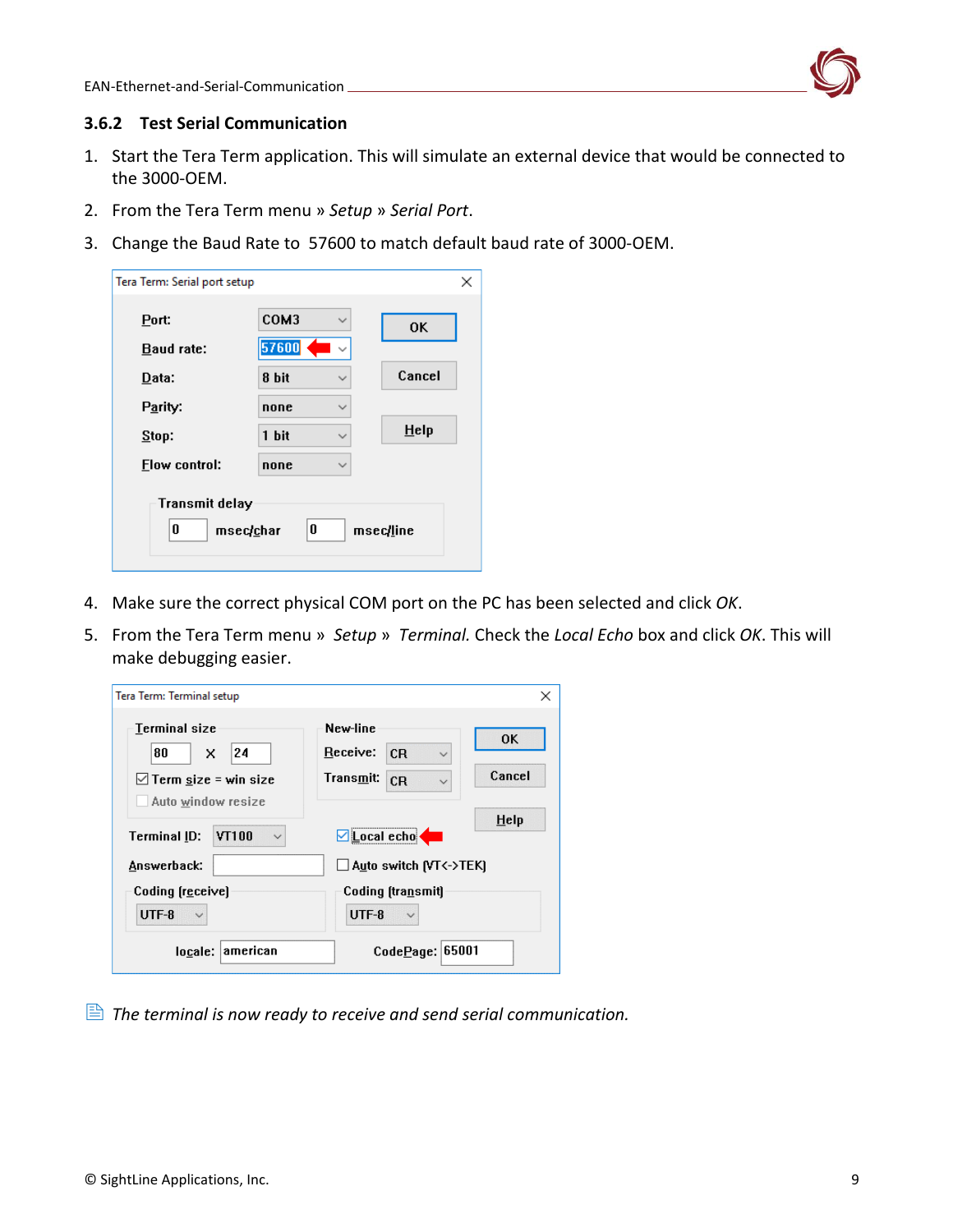

6. Start the Hercules application.



- 7. Select *TCP Client* tab.
- 8. Set the IP address and TCP port of the 3000-OEM and click *Connect*.



9. Send a sample string.

| Send      |     |      |
|-----------|-----|------|
| Ιn<br>1HF | 11L | Send |

10. Verify string in Tera Term.



11. Send a string from Tera Term - *HELLOWORLD*.



12. Verify text appears in the Hercules application.



 *This test verifies a successful TCP connection with the 3000-OEM. It also verifies a successful outbound and inbound data transfer to Serial Port 0 through the TCP socket back to the client*.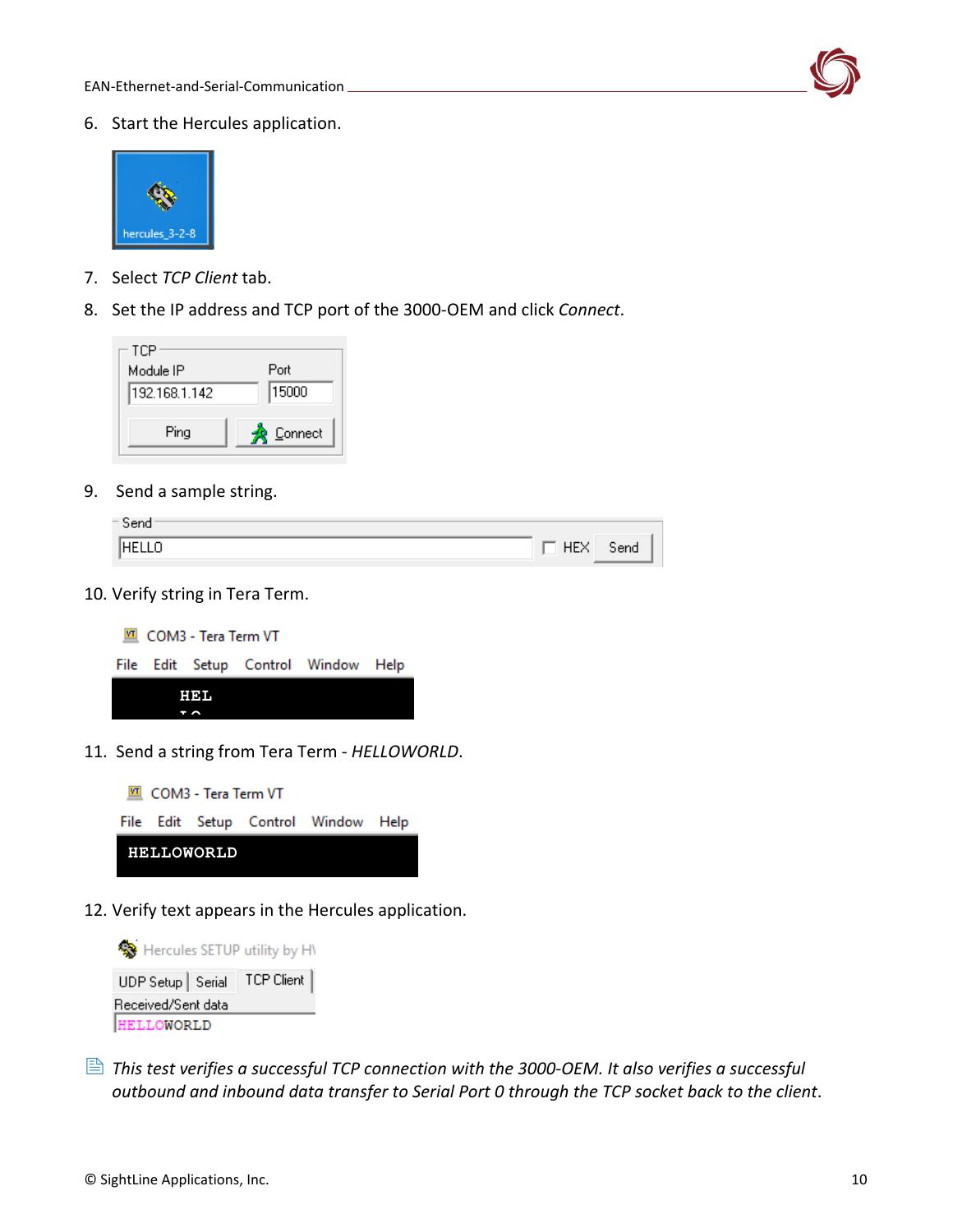

### <span id="page-11-0"></span>**3.7 Camera Control GUI Connection**

Many camera manufactures provide a GUI that allows configuration of their camera. GUIs may assume a direct serial port connection to that camera.

To create a virtual serial port (COM port) with [HW VSP3-Virtual Serial Port](https://www.hw-group.com/software/hw-vsp3-virtual-serial-port) application that uses *TCP Passthrough* to connect to the camera connected to SightLine hardware see [Appendix C-](#page-26-1) Virtual Com [Port Setup.](#page-26-1)

 *For Sony cameras contact a Sony representative for Sony GUI software. Depending on the specific operating system of the host PC, Microsoft .NET framework V2.0 or higher may be required if not previously installed.*

### <span id="page-11-1"></span>**3.8 Raw Passthrough**

*Raw Passthrough* creates one or more UDP sockets for communication with attached devices. The SightLine hardware listens on the inbound port for UDP packets from any IP address. The content of the packet is passed out the serial port. Data received on the serial port is sent as a UDP packet to the *Destination IP* address and *Destination Port*. The inbound data can be from a different IP address than the *Destination* address of the outbound data.

 **IMPORTANT:** The Tamron MP camera may not properly change resolutions if the associated serial port is set to *Raw Pass Through* mode. Use *None* or *TCP Pass Through* instead.

| <b>Serial Ports Settings</b> |                        |                         |         |                  | ×            |
|------------------------------|------------------------|-------------------------|---------|------------------|--------------|
|                              |                        |                         |         |                  |              |
| Port:                        | Serial Port 0          |                         |         |                  | ✓            |
| Protocol:                    | Raw Pass Through       |                         |         |                  | $\checkmark$ |
| Baud:                        | 115200<br>$\checkmark$ | Max Length              |         | 127              | ÷            |
| Data Bits:                   | 8<br>$\checkmark$      | Max Delay               |         | 100              | ÷            |
| Stop Bits:                   | 1<br>$\checkmark$      | <b>Inbound Port</b>     |         | $4001$ $\bullet$ |              |
| Parity:                      | None<br>$\checkmark$   | <b>Destination Port</b> |         | 4002             |              |
| Destination IP               | 192.168.0.25           | Œ                       |         | Fill my IP       |              |
|                              | Send                   |                         | Request |                  |              |

<span id="page-11-2"></span>**Figure 7: Serial Port Settings - Raw Passthrough**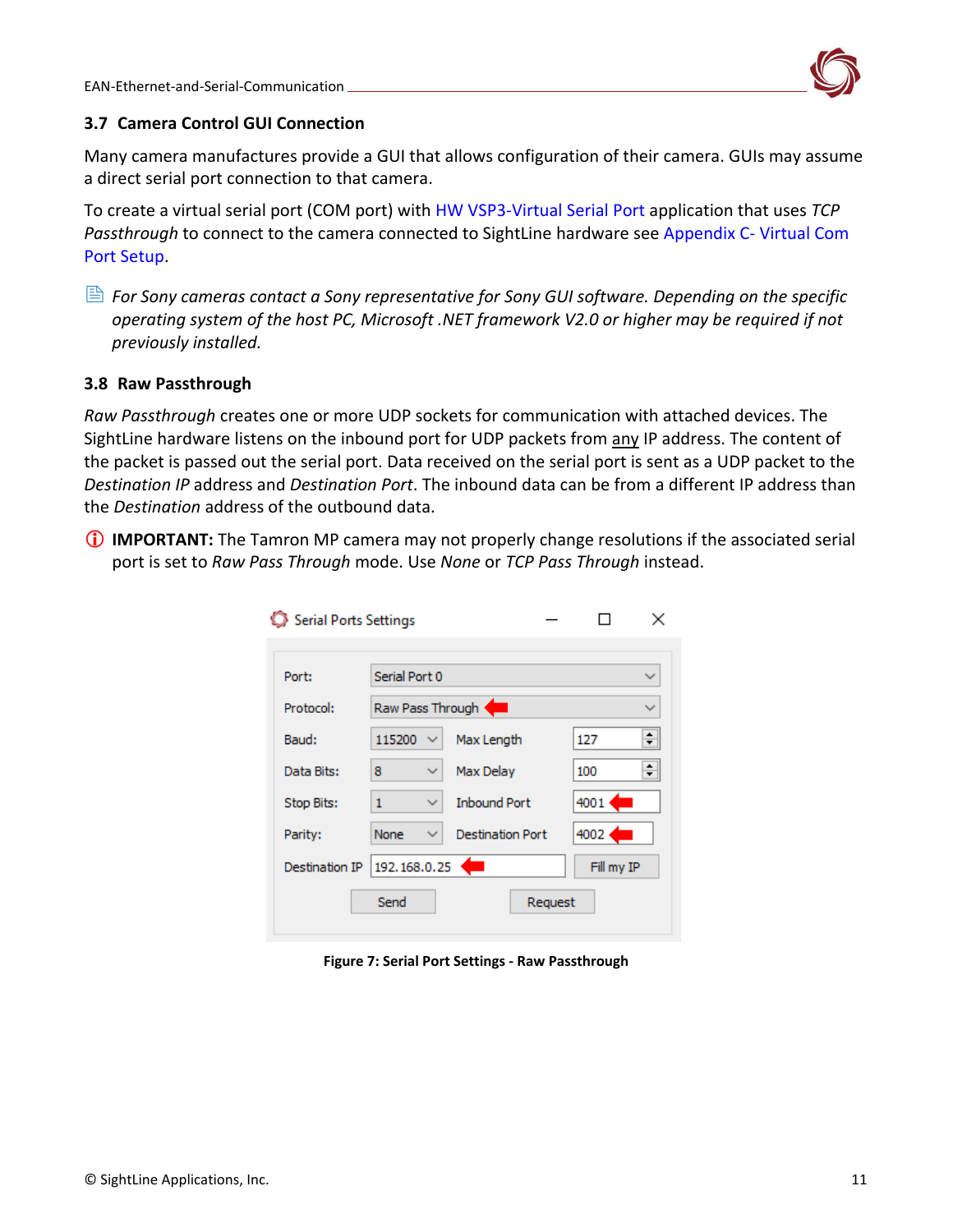

### <span id="page-12-0"></span>**3.9 KLV Passthrough**

KLV metadata received on the serial port or Ethernet port is injected into the MPEG2-TS stream along with compressed digital video. Formatted KLV metadata may be generated by an external processor. The KLV data is parsed for the universal key (16-bytes), the length field, and checksum, and reads the remaining data. There is no other parsing or validation of the KLV data. When passing raw KLV data to the serial port or network, no additional SightLine headers or checksums are necessary.

The system may be set in two configurations:

- (Default) When using this mode, internally generated KLV metadata is skipped for the frame that received the data and then reengages for the next frame.
- KLV data can be parsed for individual fields and used to populate internal KLV values such as time, latitude, and longitude, etc.

As an alternative to sending raw KLV over the serial port or the ethernet port, use the [SetKLVData](https://sightlineapplications.com/releases/IDD/current/struct_s_l_a_set_klv_data__t.html)  [\(0x61\)](https://sightlineapplications.com/releases/IDD/current/struct_s_l_a_set_klv_data__t.html) command from the SightLine protocol, which allows the data to be sent over an Ethernet or serial connection along with other SightLine commands.

### <span id="page-12-1"></span>**3.9.1 KLV Passthrough - Serial Port Example**

The [Tera Term](https://ttssh2.osdn.jp/index.html.en) emulator program is used is this example.

- 1. Connect to the board through Panel Plus.
- 2. Configure Serial Port 0 for KLV Passthrough using the settings shown.
- 3. Set Max Delay (default is 100 ms). This is the time the serial port waits to accumulate data.
- 4. After configuring the settings, changed fields will be highlighted in red. Click *Send*.
- 5. To save the configuration to the parameter file, from the Panel Plus main menu » *Parameters* » *Save to board*.

| Serial Ports Settings      |                   |                         |         |      |    |
|----------------------------|-------------------|-------------------------|---------|------|----|
|                            |                   |                         |         |      |    |
| Port:                      | Serial Port 0     |                         |         |      | ∨  |
| Protocol: KLV Pass Through |                   |                         |         |      | ✓  |
| Baud:                      | 57600<br>◡        | Max Length              | 127     |      | ÷  |
| Data Bits:                 | 8<br>$\checkmark$ | Max Delay               | 100     |      | ≑∣ |
| Stop Bits:                 | 1<br>✓            | <b>Inbound Port</b>     |         | 4001 |    |
| Parity:                    | None<br>✓         | <b>Destination Port</b> |         | 4002 |    |
| Destination IP             | 192, 168, 0, 25   |                         |         |      |    |
|                            | Send              |                         | Request |      |    |
|                            |                   |                         |         |      |    |

**Figure 8: KLV Passthrough - Serial Port Example**

**In 3.01.xx and earlier software versions, saving the Serial Port settings will prompt an additional** *dialog window. Some setting changes require the board to be restarted for the settings to take effect. In the Apply New Settings dialog window, select an option to save the port configuration.*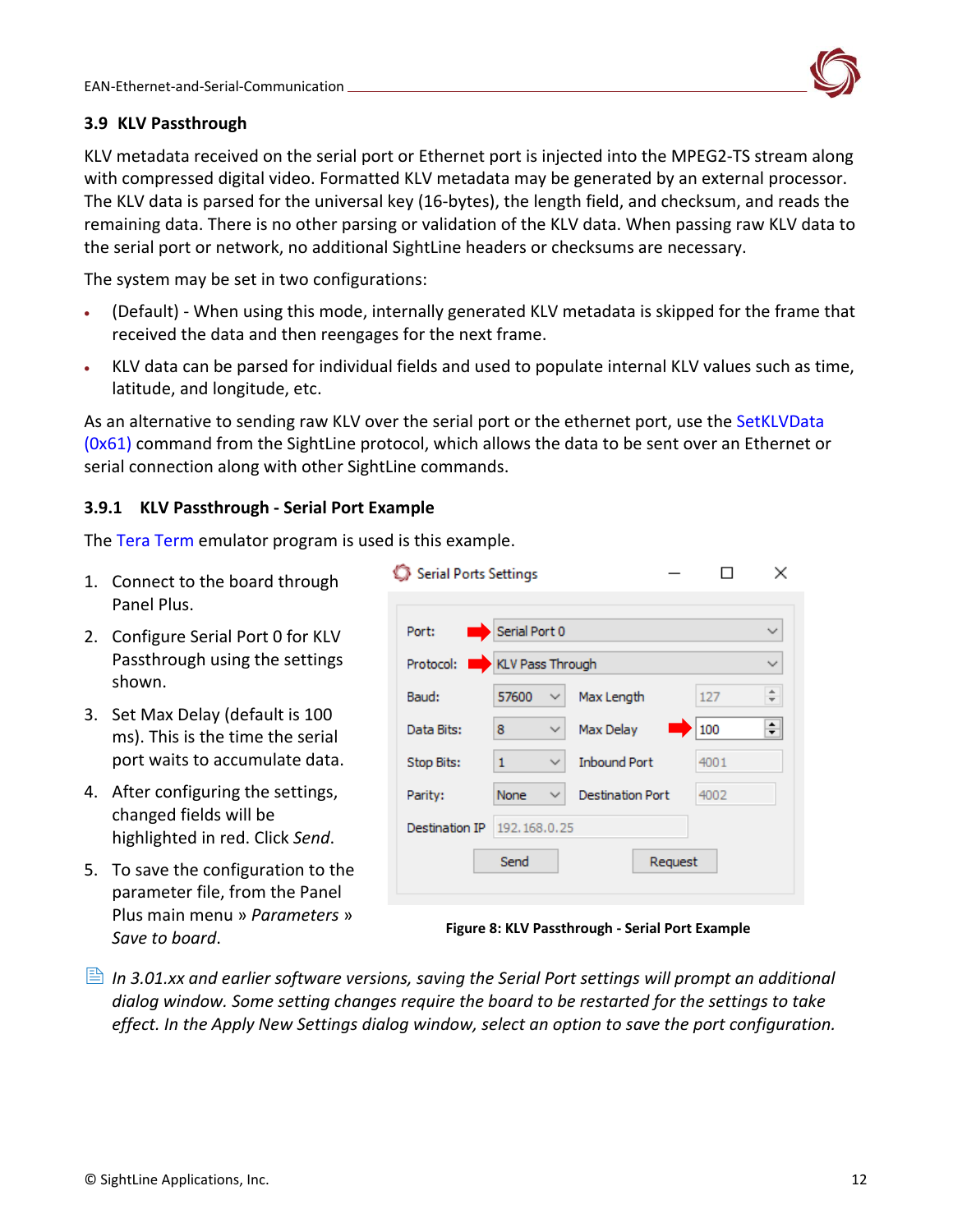| Apply New Settings                                                                                                                                                                  |                                           |  |
|-------------------------------------------------------------------------------------------------------------------------------------------------------------------------------------|-------------------------------------------|--|
| Applying new settings may require a power cycle.<br>Would you like to apply settings now?<br>This may reset the board (20 sec downtime!)<br>Reconnect when the board is back alive. |                                           |  |
| Yes, Apply settings.<br>No! Revert!                                                                                                                                                 | Just save for now,<br>I'll restart later. |  |

**Figure 9: Apply New Settings Dialog - 3.01.xx and Earlier**

 *The system is now ready to receive a block of KLV data over the serial port and send it out on the MPEG2-TS stream.*

### <span id="page-13-0"></span>**3.9.2 Configure KLV Setup**

- *With firmware release 2.25.xx, the KLV blob can be parsed for individual metadata fields. The KLV input sources must be explicitly enabled.*
- 1. From the main menu in Panel Plus » *Configure* » *KLV Setup*.
- 2. Select *Tag Sources* tab.
- 3. For each tag to be extracted from the KLV blob, check the ID (TAG ID) box, and select the KLV radio button.
- 4. When complete, click *Send*.
- 5. Open Tera Term and connect to COM port. Verify serial port settings.

| Tera Term: Serial port setup |       |              | ×      |
|------------------------------|-------|--------------|--------|
| Port:                        | COM5  | $\checkmark$ | 0K     |
| <b>Baud rate:</b>            | 57600 | $\checkmark$ |        |
| Data:                        | 8 bit | $\checkmark$ | Cancel |
| Parity:                      | none  | $\checkmark$ |        |
| Stop:                        | 1 bit | $\checkmark$ | Help   |
| Flow control:                | none  | $\checkmark$ |        |

- 6. Copy the KLV blob and paste it in the Tera Term console (see [Appendix A\)](#page-24-3).
- 7. Use the SLADecode sample from the SightLine web site to validate that the KLV passthrough is working (see Figure 12).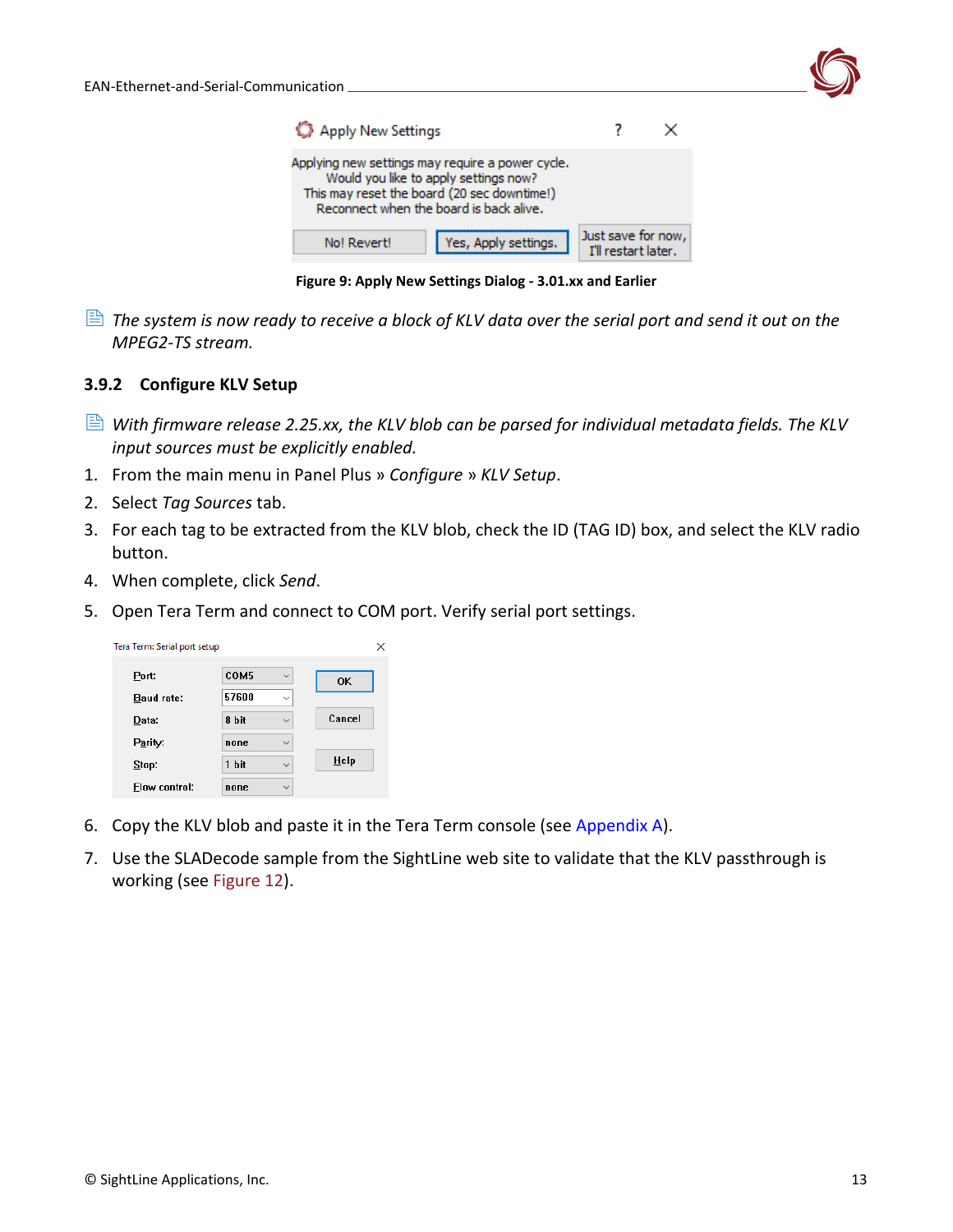

### <span id="page-14-0"></span>**3.9.3 KLV Passthrough - Ethernet Port Example**

Receives binary KLV metadata over Ethernet and attaches that data to any MPEG2-TS streaming video.

- 1. Configure Port to Ethernet (protocol type 15) and protocol for KLV Passthrough using the settings shown.
- 2. Set *Max Delay* (default is 100 ms). This is the time the serial port waits to accumulate data.
- 3. Choose the inbound UDP port. Make sure to choose an unused port.
- 4. Ignore all other parameters.
- 5. After configuring the settings, changed fields will be highlighted in red. Click *Send*.

| Serial Ports Settings       |              |                         |         | ×            |
|-----------------------------|--------------|-------------------------|---------|--------------|
|                             |              |                         |         |              |
| Port:                       | Ethernet     |                         |         | ∨            |
| Protocol: KLV Pass Through  |              |                         |         | $\checkmark$ |
| Baud:                       | $\checkmark$ | Max Length              | 0       | ÷            |
| Data Bits:                  | $\checkmark$ | Max Delay               | 100     | ÷            |
| Stop Bits:                  | $\checkmark$ | <b>Inbound Port</b>     | 5600    |              |
| Parity:                     | $\checkmark$ | <b>Destination Port</b> | 1449    |              |
| Destination IP 1.228.125.40 |              |                         |         |              |
|                             | Send         |                         | Request |              |
|                             |              |                         |         |              |

**Figure 10: KLV Passthrough - Ethernet Port Example**

- 6. To save the configuration to the parameter file, from the Panel Plus main menu » *Parameters* » *Save to board*.
- *In 3.01.xx and earlier software versions, saving the Serial Port settings will prompt an additional dialog window. Some setting changes require the board to be restarted for the settings to take effect. In the Apply New Settings dialog window, select an option to save the port configuration.*

| Apply New Settings                                                                                                                                                                  |                                           |  |
|-------------------------------------------------------------------------------------------------------------------------------------------------------------------------------------|-------------------------------------------|--|
| Applying new settings may require a power cycle.<br>Would you like to apply settings now?<br>This may reset the board (20 sec downtime!)<br>Reconnect when the board is back alive. |                                           |  |
| Yes, Apply settings.<br>No! Revert!                                                                                                                                                 | Just save for now,<br>I'll restart later. |  |

**Figure 11: Apply New Settings Dialog - 3.01.xx and Earlier**

The system is now ready to receive a block of KLV data over the Ethernet port and send it out on the MPEG2-TS stream.

Send a properly structured block of KLV data using a program that can send data over UDP port. See Testing KLV Passthrough over Serial or Ethernet in the [Appendix A.](#page-24-3)

 *Use the SLADecode sample (shown in Figure 12) from the SightLine web site to validate that the KLV passthrough is working using other 3rd party programs such as GV3.0, etc.*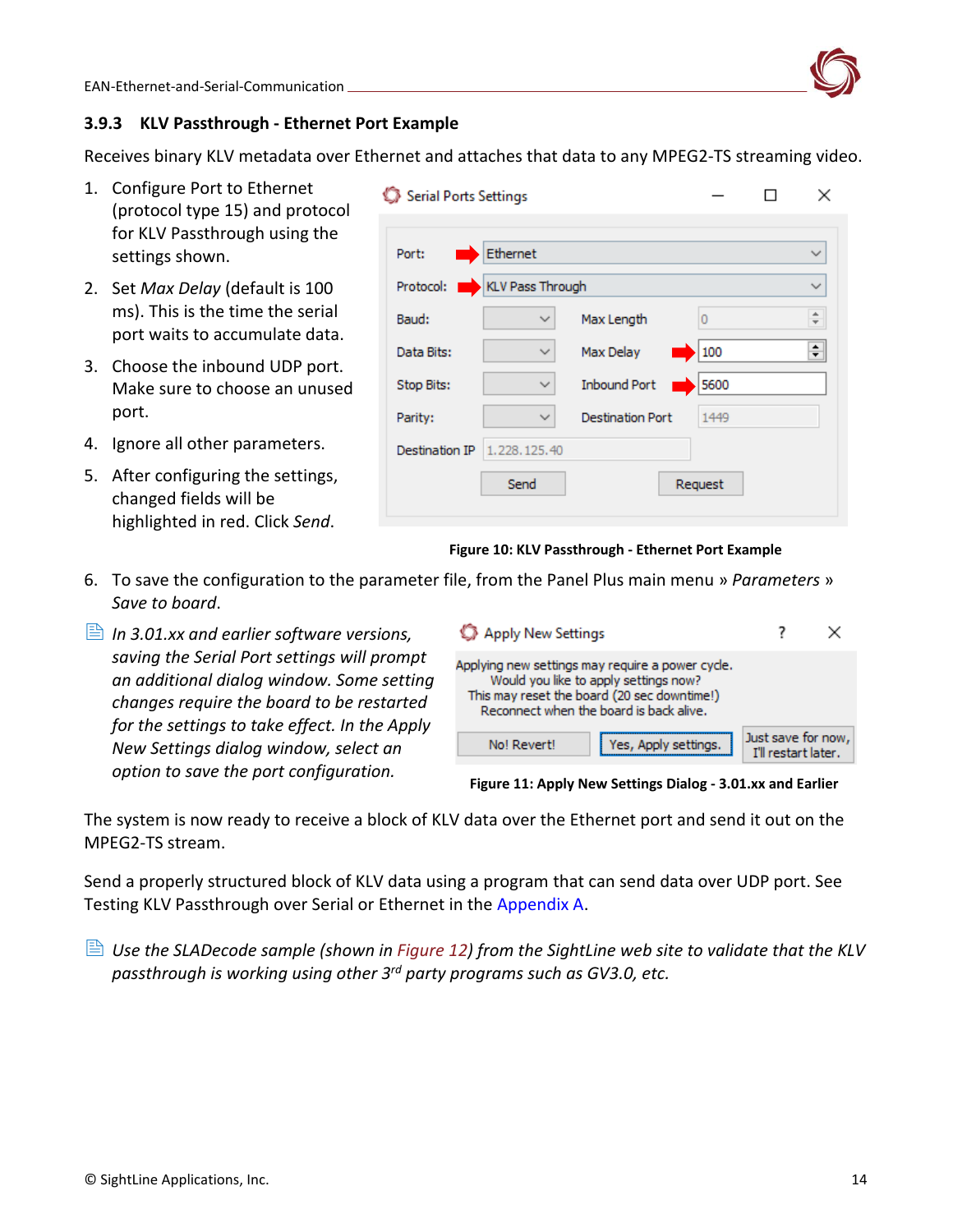| 280 | □void myCallback(void *context, SLAImage *image, KLVData *klv, KLVData *recent) |
|-----|---------------------------------------------------------------------------------|
| 281 | ⊣                                                                               |
| 282 | $CallbackContextType *p = (CallbackContextType*)context;$                       |
| 283 |                                                                                 |
| 284 | // Display the video frame (will blank for null)                                |
| 285 | if $(klv$ && image)                                                             |
| 286 | p->display->Show(image, recent->Utctime);                                       |
| 287 | else                                                                            |
| 288 | $p$ ->display->Show(image, 0);                                                  |
| 289 |                                                                                 |
| 290 | $if(!image)$ {                                                                  |
| 291 | p->decoder->StopSaving();                                                       |
| 292 | return;                                                                         |
| 293 | ł                                                                               |
| 294 |                                                                                 |
| 295 | $if(klv & 8& image)$ {                                                          |
| 296 | OutputDebugString(A2W(" Got KLV\n"));                                           |
| 297 | static int count = $0;$                                                         |
| 298 | count++:                                                                        |

**Figure 12: SLADecode Sample**

### <span id="page-15-0"></span>**3.9.4 SLADecode Sample**

Sample code for working with streaming MPEG2-TS data is available in the PC Code Support examples available on the SightLine [Command / Control](https://sightlineapplications.com/command-control/) page.

 *SightLine recommends updating the Video Decoder library (SLA-Decode) to take advantage of constant improvements and new features.*

### <span id="page-15-1"></span>**3.10 Serial-to-Serial Passthrough**

Serial-to-Serial sends any input from one serial port to another serial port specified in Destination port number. Maximum packet length, inbound port, destination IP and AttNav are ignored. By configuring two ports to output to each other, the two ports behave as if they are connected.

### <span id="page-15-2"></span>**3.10.1 Serial Passthrough Example - 1500-OEM**

In the following example, the 1500-OEM will be configured to pass data from Serial 0 to Serial 1. The configuration will then be tested using two serial ports on out PC, and two separate instances of Tera Term.

- 1. Hardware bench setup:
	- a. Attach the 1500-OEM board to the 1500-AB accessory board using the board connectors.
	- b. Attach the Molex 14-pin cable (SLA-CAB-1514) to the 1500-OEM connector and the 1500-AB connecter.
- *Additional serial ports are available using the IO port header pins on the 1500-AB board.*
- 2. Power the 1500-OEM serial ports:

Supply 3.3V to (VIOSEL) to use these additional serial ports using a jumper connector on the pins shown in Figure 13. Connecting VIOSEL to 3.3V enables Serial Port 1 and Serial Port 2.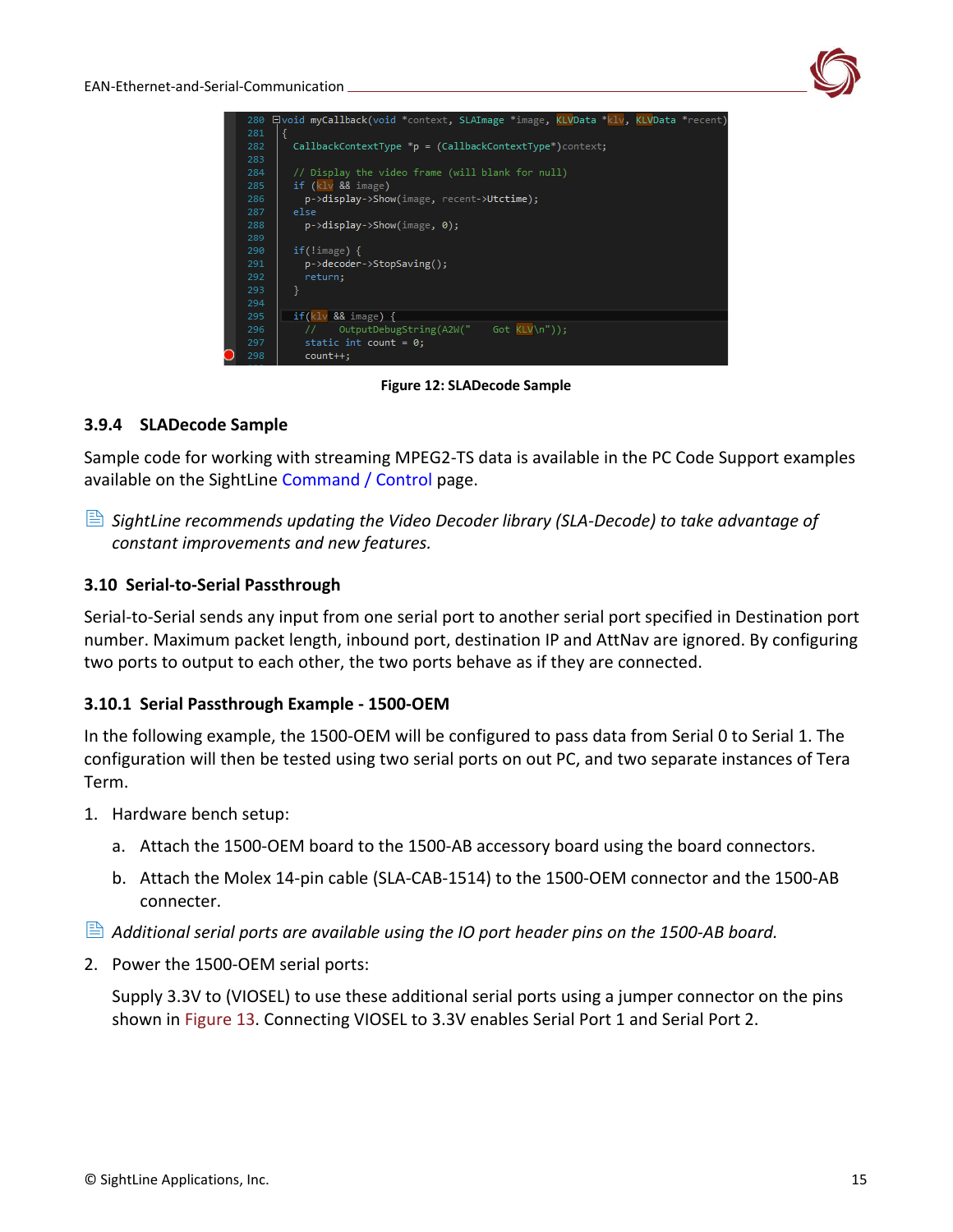

**Figure 13: Supply 3.3V to VIOSEL**

- 3. Panel Plus setup:
	- a. In Panel-Plus, configure Serial Port 0 as shown.

| Serial Ports Settings                |                 |              |                            |         | ×                             |  |
|--------------------------------------|-----------------|--------------|----------------------------|---------|-------------------------------|--|
|                                      |                 |              |                            |         |                               |  |
| Port:                                | Serial Port 0   |              |                            |         | $\checkmark$                  |  |
| Protocol: Serial-Serial Pass Through |                 |              |                            |         | $\checkmark$                  |  |
| Baud:                                | 57600           | $\checkmark$ | Max Length                 | 127     | ۰<br>$\overline{\phantom{0}}$ |  |
| Data Bits:                           | 8               | ✓            | Max Delay                  | 100     | $\div$                        |  |
| Stop Bits:                           | $\mathbf{1}$    | ∨            | <b>Inbound Port</b>        | 0       |                               |  |
| Parity:                              | None            | ∨            | <b>Destination IP Port</b> |         | Serial $1 \vee$               |  |
| Destination IP                       | 192, 168, 0, 25 |              |                            |         |                               |  |
|                                      | Send            |              |                            | Request |                               |  |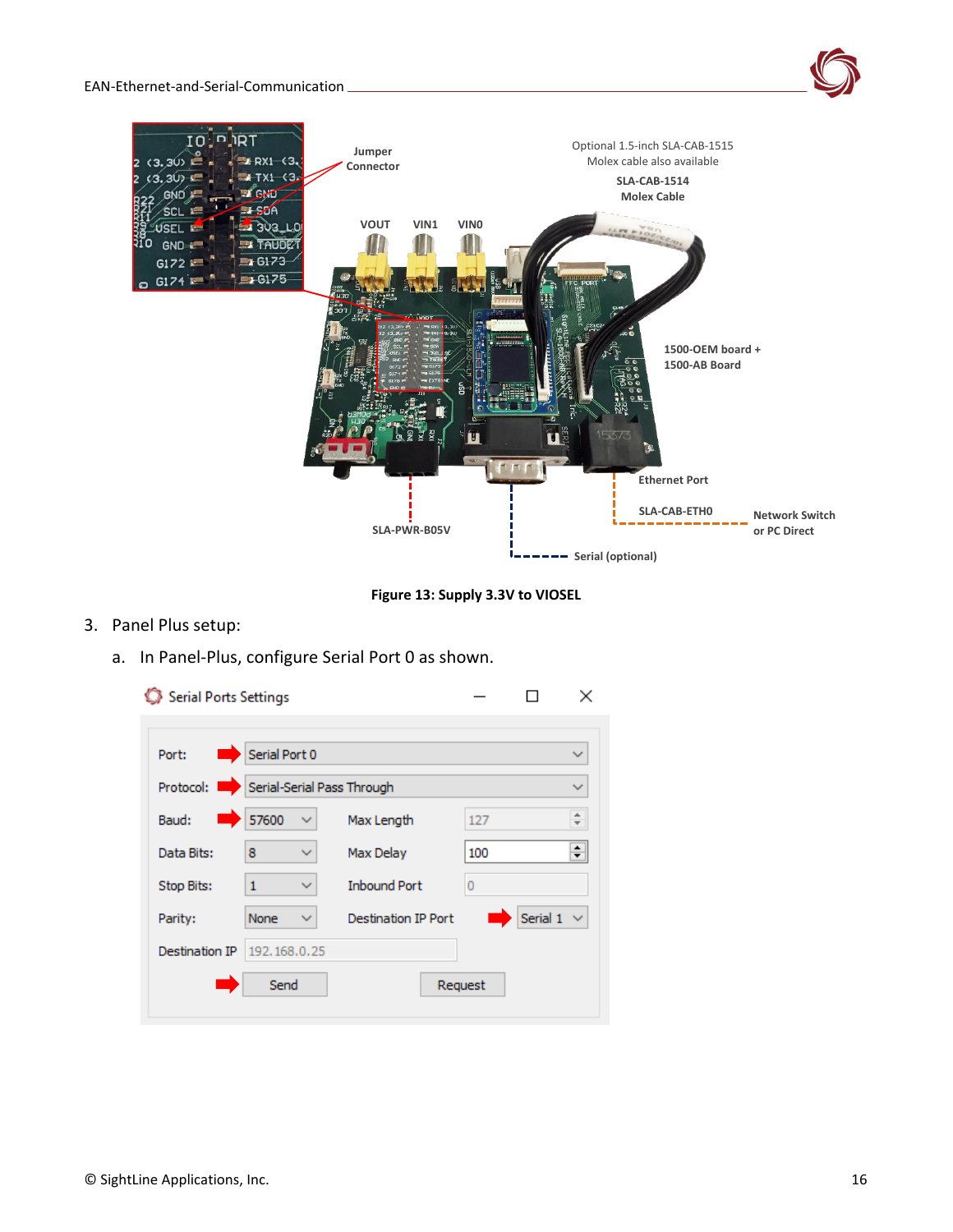b. Configure Serial Port 1 as shown.

| Serial Ports Settings                |               |              |                            |         |                 | ×                        |
|--------------------------------------|---------------|--------------|----------------------------|---------|-----------------|--------------------------|
|                                      |               |              |                            |         |                 |                          |
| Port:                                | Serial Port 1 |              |                            |         |                 |                          |
| Protocol: Serial-Serial Pass Through |               |              |                            |         |                 |                          |
| Baud:<br><b>The Second Second</b>    | 57600         | $\checkmark$ | Max Length                 | 127     |                 | $\overline{\phantom{a}}$ |
| Data Bits:                           | 8             | $\checkmark$ | Max Delay                  | 100     |                 | ÷                        |
| Stop Bits:                           | 1             | $\checkmark$ | <b>Inbound Port</b>        | 0       |                 |                          |
| Parity:                              | None          | $\checkmark$ | <b>Destination IP Port</b> |         | Serial 0 $\sim$ |                          |
| Destination IP                       | 0.0.0.0       |              |                            |         |                 |                          |
|                                      | Send          |              |                            | Request |                 |                          |
|                                      |               |              |                            |         |                 |                          |

- 4. After configuring the settings, changed fields will be highlighted in red. Click *Send*.
- 5. To save the configuration to the parameter file, from the Panel Plus main menu » *Parameters* » *Save to board*.
- *In 3.01.xx and earlier software versions, saving the Serial Port settings will prompt an additional dialog window. Some setting changes require the board to be restarted for the settings to take effect. In the Apply New Settings dialog window, select an option to save the port configuration.*

| Apply New Settings                                                                                                                                                                  |                                           |
|-------------------------------------------------------------------------------------------------------------------------------------------------------------------------------------|-------------------------------------------|
| Applying new settings may require a power cycle.<br>Would you like to apply settings now?<br>This may reset the board (20 sec downtime!)<br>Reconnect when the board is back alive. |                                           |
| Yes, Apply settings.<br>No! Revert!                                                                                                                                                 | Just save for now,<br>I'll restart later. |

**Figure 14: Apply New Settings Dialog - 3.01.xx and Earlier**

#### 6. Tera Term setup:

a. Use Tera Term to open serial port connections to a COM port on the PC. The port should be connected physically to SLA-1500-AB at Serial Port 0. The example below uses COM9 to Serial 0.Tera Term: Serial port setup  $\times$ 

| Port:                | COM9  | $\checkmark$ | 0K     |
|----------------------|-------|--------------|--------|
| <b>Baud rate:</b>    | 57600 | $\checkmark$ |        |
| Data:                | 8 bit |              | Cancel |
| Parity:              | none  |              |        |
| Stop:                | 1 bit |              | Help   |
| <b>Elow control:</b> | none  |              |        |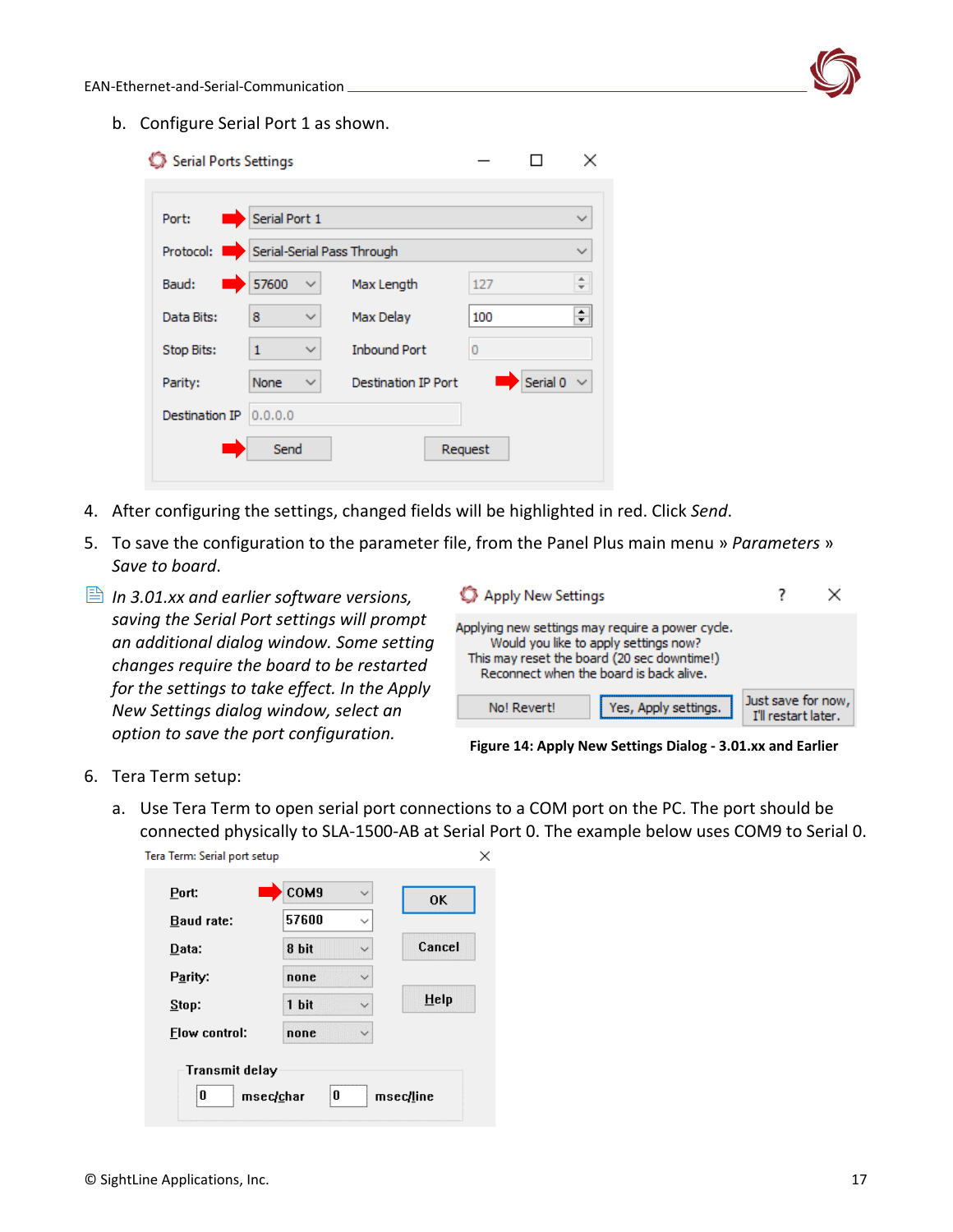b. Open another instance of Tera Term to open serial port connections to another COM port on the PC. This port should be connected physically to SLA-1500-AB at Serial Port 1. The example uses COM5 to Serial 1.

| Tera Term: Serial port setup |       |              | ×      |
|------------------------------|-------|--------------|--------|
| Port:                        | COM5  | $\checkmark$ | 0K     |
| <b>Baud rate:</b>            | 57600 | $\checkmark$ |        |
| Data:                        | 8 bit | $\checkmark$ | Cancel |
| Parity:                      | none  | $\checkmark$ |        |
| Stop:                        | 1 bit | $\checkmark$ | He     |
| <b>Flow control:</b>         | none  | $\checkmark$ |        |

- 7. Testing serial-to-serial passthrough. The serial-to-serial passthrough test sends text from the serial port of the PC through the serial port of the 1500-OEM and back into another serial port of the PC.
	- a. In the COM9 Tera Term window, type any text, i.e., TEST. Text should display in COM5 of the Tera Term window.
	- b. In the COM5 Tera Term window, type any text. Text should display in COM9 of the Tera Term window.

### <span id="page-18-0"></span>**3.11 NMEA**

A serial port can be configured to receive NMEA 0183 compatible strings. The external device (GPS), which generates the strings, is connected to the specified serial port. The serial port is configured for the compatible baud rate and other settings to match the external device (all Ethernet settings are ignored and can be set to zeros). Strings are parsed and converted to appropriate Metadata values. All other data is ignored.

**IMPORTANT:** KLV licensing is required for this feature to work. The licensing can be verified on the *Connect* tab of Panel Plus.

NMEA notes:

- NEMO mode listens for NMEA 0183 data over the serial port.
- Default settings: *4800*, *8*, *1*, *None* (other settings can be used).
- Simple NMEA parsing of \$GPGGA and \$GPRMC.
- Serial Port 1 is used in the example below. Other serial ports may be used.
- SightLine hardware can be used in passthrough mode to allow configuration of a GPS.
- NMEA mode converts known fields into comparable MISB Metadata (below).
- The user can continue to set other Metadata fields using [SetMetadataValues \(0x13\)](https://sightlineapplications.com/releases/IDD/current/struct_s_l_a_set_metadata_values__t.html) commands or other metadata functions.
- Use the correct enable bits to avoid conflict with the fields set by NMEA.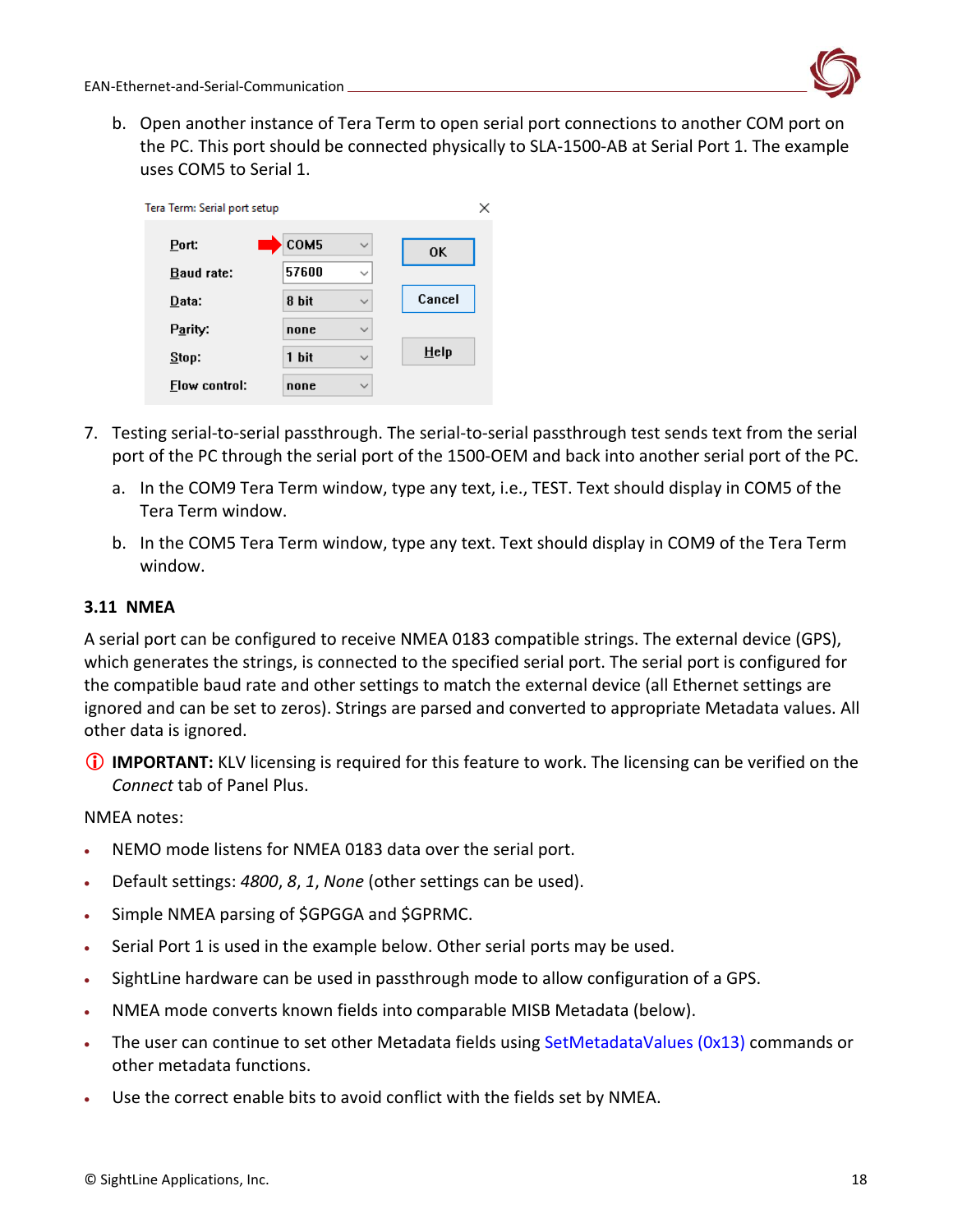### <span id="page-19-0"></span>**3.11.1 Configure NMEA Input**

This example assumes a GPS device is connected to Serial Port 1.

- 1. From the Panel Plus main menu *Configure* » *Serial Ports.*
- 2. Select *Serial Port 1* and configure the baud rate and other settings to match the attached GPS.
- 3. After configuring the settings, changed fields will be highlighted in red. Click *Send*.
- 4. To save the configuration to the parameter file, from the Panel Plus main menu » *Parameters* » *Save to board.*
- *In 3.01.xx and earlier software versions, saving the Serial Port settings will prompt an additional dialog window. Some setting changes require the board to be restarted for the settings to take effect. In the Apply New Settings dialog window, select an option to save the port configuration.*

| Serial Ports Settings |                   |                         | ×            |
|-----------------------|-------------------|-------------------------|--------------|
| Port:                 | Serial Port 1     |                         | $\checkmark$ |
| Protocol:             | <b>NMEA</b>       |                         | $\checkmark$ |
| Baud:                 | 4800<br>✓         | Max Length              | ÷<br>82      |
| Data Bits:            | 8<br>✓            | Max Delay               | ÷<br>100     |
| Stop Bits:            | $\mathbf{1}$<br>✓ | <b>Inbound Port</b>     | O            |
| Parity:               | None<br>✓         | <b>Destination Port</b> | 0            |
| Destination IP        | 0.0.0.0           |                         |              |
|                       | Send              | Request                 |              |



| Apply New Settings                                                                                                                                                                  |                                           |  |
|-------------------------------------------------------------------------------------------------------------------------------------------------------------------------------------|-------------------------------------------|--|
| Applying new settings may require a power cycle.<br>Would you like to apply settings now?<br>This may reset the board (20 sec downtime!)<br>Reconnect when the board is back alive. |                                           |  |
| Yes, Apply settings.<br>No! Revert!                                                                                                                                                 | Just save for now,<br>I'll restart later. |  |

**Figure 16: Apply New Settings Dialog - 3.01.xx and Earlier**

### <span id="page-19-1"></span>**3.11.2 Test NMEA Parsing**

You can validate that the system is reading the NMEA strings and converting them to Metadata. The example assumes that video streaming is enabled. From the Panel Plus main menu *Configure* » *KLV Setup.* The Latitude and Longitude fields should be updating from the GPS device.

### **NMEA Parsing notes:**

- See the Troubleshooting section below for instructions on how to see the raw NMEA data coming into the serial port.
- The SightLine hardware can be configured for TCP passthrough when setting up a GPS device. Once complete, the serial port for NMEA parsing can be configured.
- The Metadata fields shown in Table 3 can be updated from the NMEA inputs. Use the [TagSourceSelector \(0x98\)](https://sightlineapplications.com/releases/IDD/current/struct_s_l_a_tag_source_selector__t.html) to set NMEA as the source for these MISB Tags.

#### **Table 3: Current Metadata Data Values**

| <b>Description</b>           | Tag / Item     | <b>NMEA</b>  |
|------------------------------|----------------|--------------|
| UTC time                     | $\overline{2}$ | GPGGA, GPRMC |
| Platform Heading Angle       | 5              | PASHR, GPRMC |
| Sensor latitude              | 13             | GPGGA, GPRMC |
| Sensor longitude             | 14             | GPGGA, GPRMC |
| Sensor True Altitude         | 15             | <b>GPGGA</b> |
| <b>Platform Ground Speed</b> | 56             | <b>GPRMC</b> |
| Platform Pitch Angle (Full)  | 90             | <b>PASHR</b> |
| Platform Pitch Roll (Full)   | 91             | <b>PASHR</b> |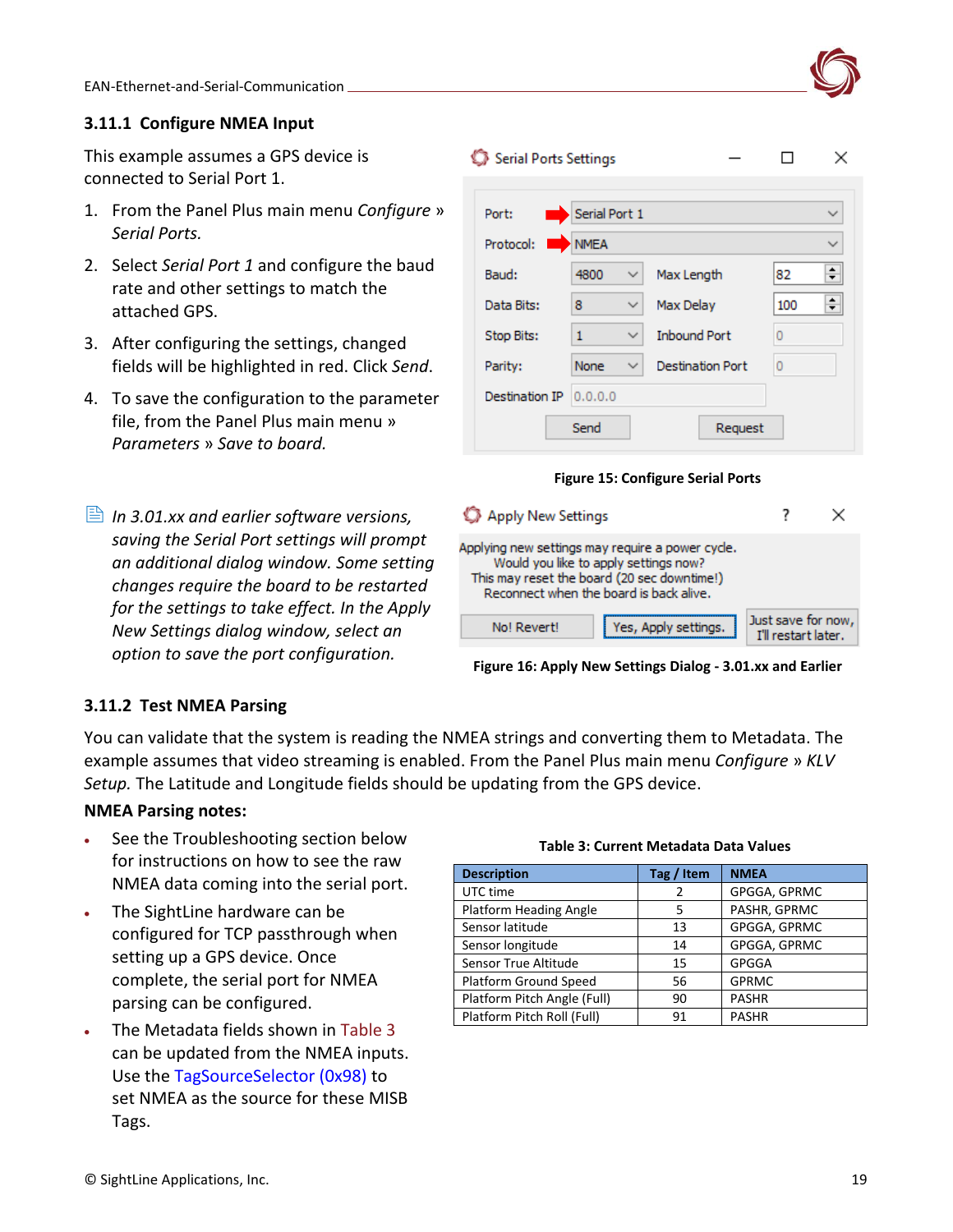

### <span id="page-20-0"></span>**3.11.3 NMEA Troubleshooting**

**Issue:** The UTC timestamp on the overlay display and in the KLV stream is offset by 7 hours on the 4000-OEM. This issue occurs in software versions of 3.4.3. The UTC timestamp in the KLV stream will be incorrect if set through NMEA. The KLV overlay display will be incorrect regardless of how the UTC time is set.

**Recommendation:** Use Tera Term and set the time zone to UTC on the 4000-OEM using *timedatectl*. When complete this will persist through reboots and firmware upgrades.

- 1. Use Tera Term to establish an SSH session to the OEM hardware.
- 2. Set the time zone to UTC using *timedatectl*.

SD> sudo timedatectl set-timezone UTC

3. Verify the time zone is set correctly.

```
SD> date
Fri 20 Aug 2021 05:30:47 PM UTC
```
# <span id="page-20-1"></span>**4 Max Length and Max Delay**

The *Max Length* (*bytes*) and *Max Delay* (*ms*) function as a form of software flow control for serial port communication. *Max Length* indicates that the software should stop reading the serial port after a fixed number of bytes are received. The software then analyzes the bytes to see if a complete message has been received. The message is determined by the protocol selected in the SetPortConfiguration [\(0x3e\)](https://sightlineapplications.com/releases/IDD/current/struct_s_l_a_set_port_configuration__t.html) command.

### **Example:**

A complete message can have a NMEA 0183 sentence and an SLA command and control packet, or others. The software will continue to internally cache the bytes received until a fully formed command can be determined. A fully formed command is one that complies with a known header, length, and checksum, or whatever rules apply to that protocol.

The *Max Delay* indicates how long in milliseconds the system will wait for the sender to complete transmission of characters before timing out. Below are two examples of how they might be used.

**Example 1:** Sender transmits the SLA command for [GetVersionNumber](https://sightlineapplications.com/releases/IDD/current/struct_s_l_a_get_version_number__t.html) (0x00) (5 bytes).

- 1. The *Max Length* is set to 18 bytes.
- 2. The 5ms timeout set by *Max Delay* forces the receiver to timeout, reads the serial port buffer, and then executes the command.

**Example 2:** Sender transmits a command that is 42 bytes long.

- 1. The receiver reads the first 18-bytes as set by *Max Length*.
- 2. The bytes are analyzed (does not make a fully formed command).
- 3. The receiver reads the next 18-bytes. It appends it to the first 18-bytes for a total of 36-bytes (is not a fully formed command).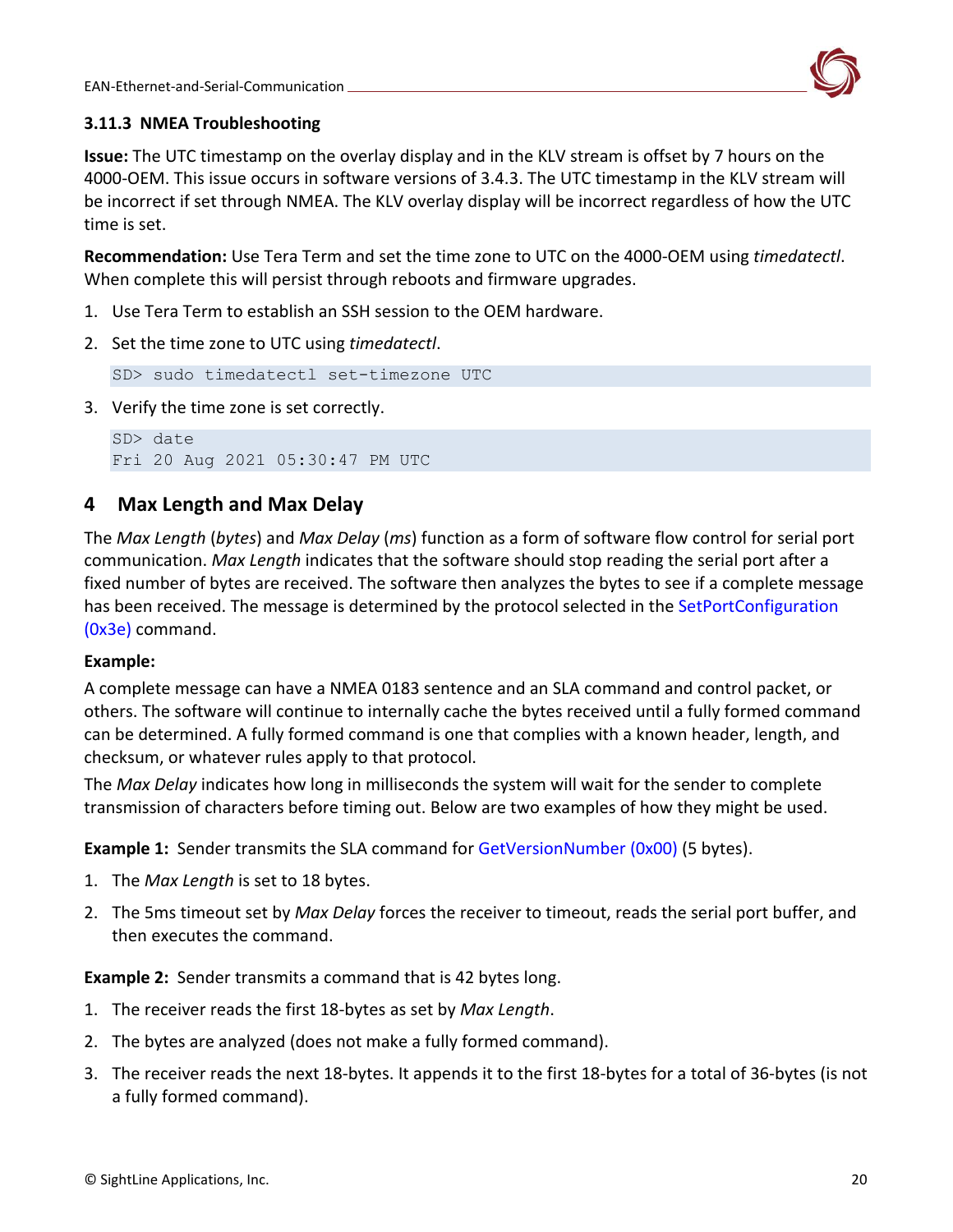

- 4. The *Max Delay* times out, and the remaining 6-bytes are read. These 6-bytes are appended to the 36-bytes for a total of 42 bytes.
- 5. The bytes are analyzed. A complete command can now be executed.
- *Not every protocol uses Max Delay or Max Length. Most commands for serial port communication use these values.*

# <span id="page-21-0"></span>**5 Troubleshooting**

Serial port communications can have multiple problems. Issues such as incorrect voltage levels, grounding, crossing transmit and receive signals, bad cables, and incorrect settings can all be diagnosed with simple testing techniques. This section describes a troubleshooting test to validate that the SightLine hardware is functioning as expected.

- **IMPORTANT:** It is important to start with a known working configuration and then change one variable at a time until the root cause of the problem is found.
- *It may be necessary to either stop the VideoTrack1500 process or configure the serial port as port not used before beginning.*

### <span id="page-21-1"></span>**5.1 Serial 1 to Serial 2 Test**

- *A jumper must be in place across VIOSEL and 3v3\_LOC as shown in Figure 17. Connecting VIOSEL to 3.3V enables Serial Port 1 and Serial Port 2.*
- 1. Using two terminal windows (both windows using SSH), connect Serial-1 to Serial-2 as shown in Figure 17.
- 2. Apply power to the 1500-OEM.



**Figure 17: Serial 1-to-Serial 2 On-Board Test**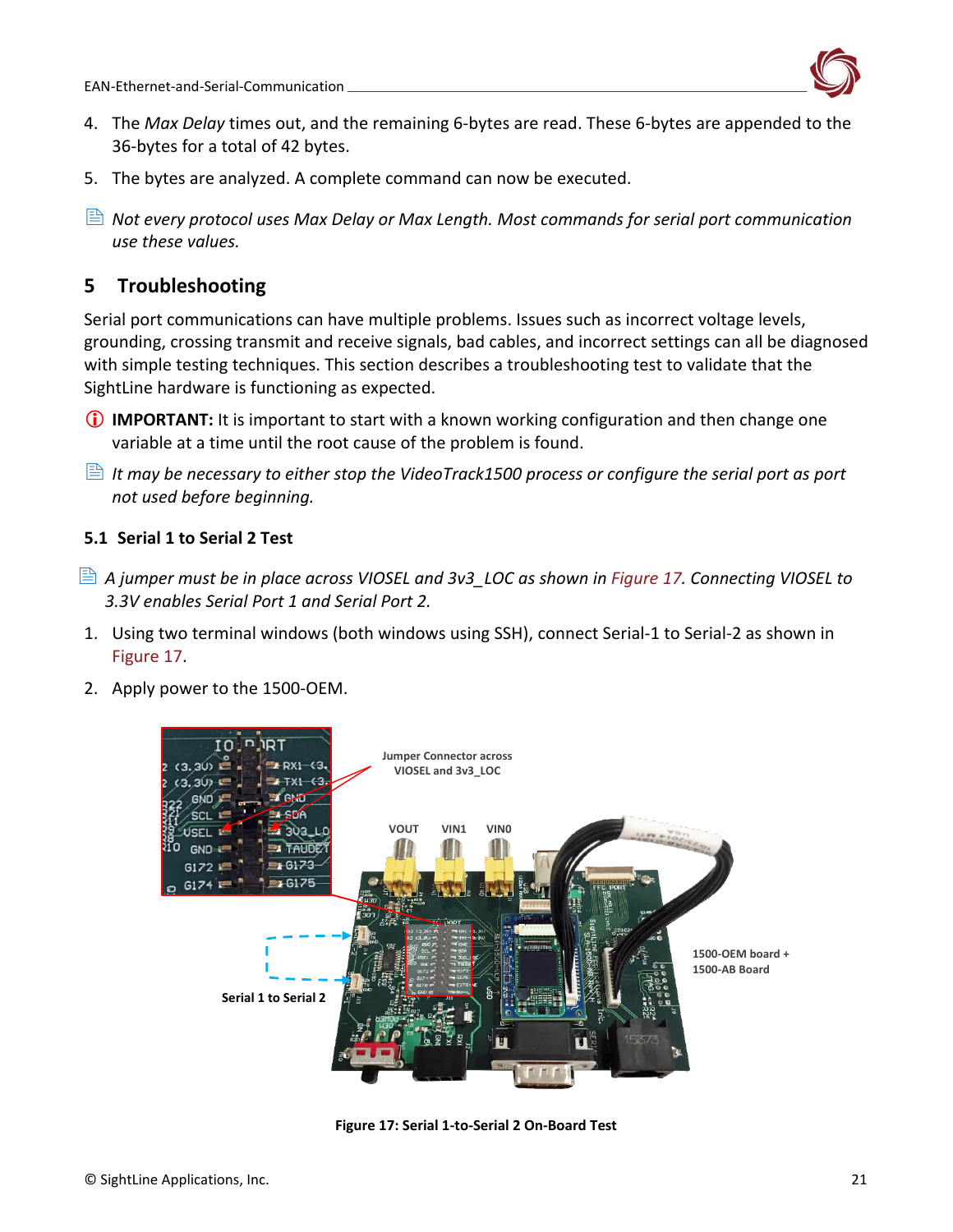

3. Configure the serial ports for the same baud rate.

stty -F /dev/ttyO1 57600 stty -F /dev/ttyO2 57600

- 4. From a terminal window 1, read from the serial port using *cat*: cat /dev/ttyO2
- 5. From terminal window 2, output text using *echo*: echo "hello" > /dev/ttyO1
- 6. Confirm that serial 1 can transmit and serial 2 can receive.
- *This test can be repeated for serial port 0.*

### <span id="page-22-0"></span>**5.2 NMEA Output Test in Tera Term**

The following method in Tera Term can be used to test NMEA output from the GPS device.



**Figure 18: NMEA Test in Tera Term**

### <span id="page-22-1"></span>**5.3 Additional Troubleshooting Tips**

If the RX and TX lines are swapped use a NULL modem. Verify the baud rate, data bits, and other serial settings match for each serial port.

# <span id="page-22-2"></span>**6 SightLine Command and Control**

This section describes passthrough and other communication related commands.

| <b>Communication Commands</b>          | <b>Description</b>                                                |
|----------------------------------------|-------------------------------------------------------------------|
| SetPortConfiguration (0x3E)            | Set up serial and Ethernet ports                                  |
| GetPortConfiguration (0x3F)            | Request the current settings.                                     |
| <b>CurrentPortConfiguration (0x53)</b> | Reply message containing the settings for the current port.       |
| SetNetworkParameters (0x1C)            | Configure network settings such as IP Address, etc.               |
| GetNetworkParameters (0x1D)            | Request network settings such as IP Address, etc.                 |
| CurrentNetworkParameters (0x49)        | Reports network settings such as IP address, etc.                 |
| CommandPassthrough (0x3D)              | Method to passthrough data using SLA command and control packets. |
| SaveParameters (0x25)                  | Commits current parameters to flash.                              |
| ResetAllParameters (0x01)              | Performs one of several different system resets.                  |

#### **Table 4: Commands**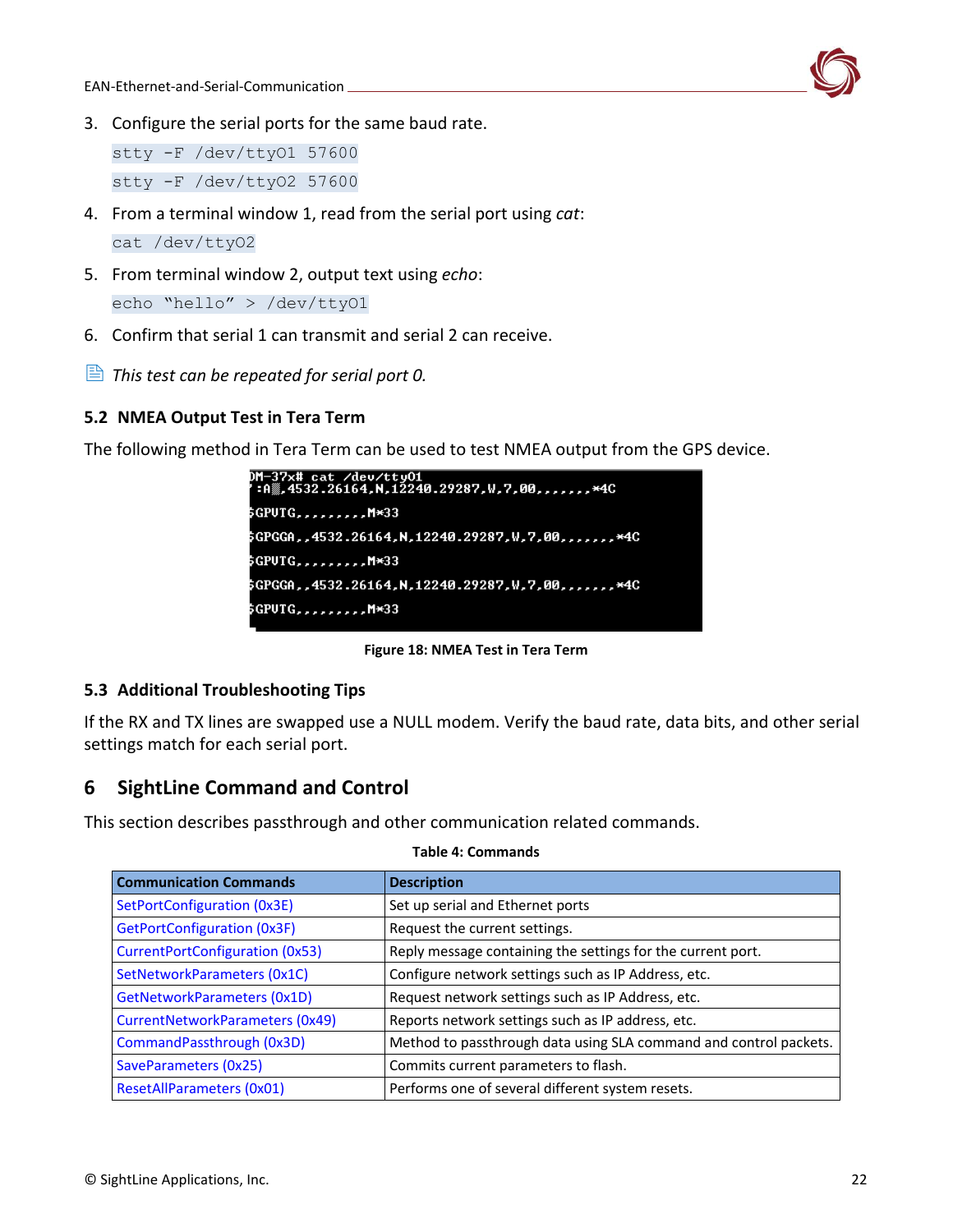

### <span id="page-23-0"></span>**6.1 Additional Serial Port Configuration Notes**

Some changes that are made to the serial port configuration require that the parameters be saved, and the hardware restarted. Reset can be done by cycling power to the board or by sending the soft reset command to the board.

### [SetPortConfiguration](https://sightlineapplications.com/releases/IDD/current/struct_s_l_a_set_port_configuration__t.html) (0x3E)

Byte 5 through 8 (serial port settings) require the settings to be saved and a reboot to take effect. Parameters 9 through 21 can be changed without having to reboot. The IP address and inbound / outbound ports can be changed at run time.

The serial port settings (baud rate, etc.) should only need to be set once and will stay fixed for the life of the design. However, the destination IP address of the remote device may not be known until much later, so changing this at run time is useful.

See SightLine hardware specific ICDs for more information on specific serial ports that are available for passthrough.

In some cases, a UDP protocol is preferred over TCP, specifically when lost packets are not critical to the operation of the system. The setup for UDP passthrough will be identical to the example above except for the TCP Passthrough protocol used. Because it is UDP-packet based, there is no guarantee against lost packets.

Another way to utilize the serial port is to send a specific command to the SightLine hardware using a [CommandPassthrough \(0x3D\)](https://sightlineapplications.com/releases/IDD/current/struct_s_l_a_command_pass_through__t.html) message. This can also include any specific information the user wants to send through the serial port.

 *The Command Passthrough establishes a one-way communication only. There is no equivalent command to receive data and send it back.*

When utilizing more than one serial ports on the SightLine hardware it is important to select a separate set of IP ports for each serial port configured. An Ethernet connection is also serving the control of the SightLine hardware itself on the default ports 14001 and 14002. Do not select these numbers as IP ports. Digital video is sent to the host PC on default ports 15004 or 5004, which should also be avoided. A more complete list in available in the [IDD.](https://sightlineapplications.com/releases/IDD/current/index.html)

 *Firewalls or other system administration applications on the host PC might be preventing certain network ports from being used.* 

### **Test the serial port with Panel Plus:**

Connect a scope or other device to the TX serial pins. From the Panel Plus main menu, use the *File* » *Send Command* to test the setup of the serial passthrough by sending characters to the OEM board.

 $\triangleq$  Do not check insert header/checksum.

| Send Raw Message |                                            |      |  |
|------------------|--------------------------------------------|------|--|
| Send this text < |                                            |      |  |
|                  | Insert Header / Insert Len Insert Checksum | Send |  |

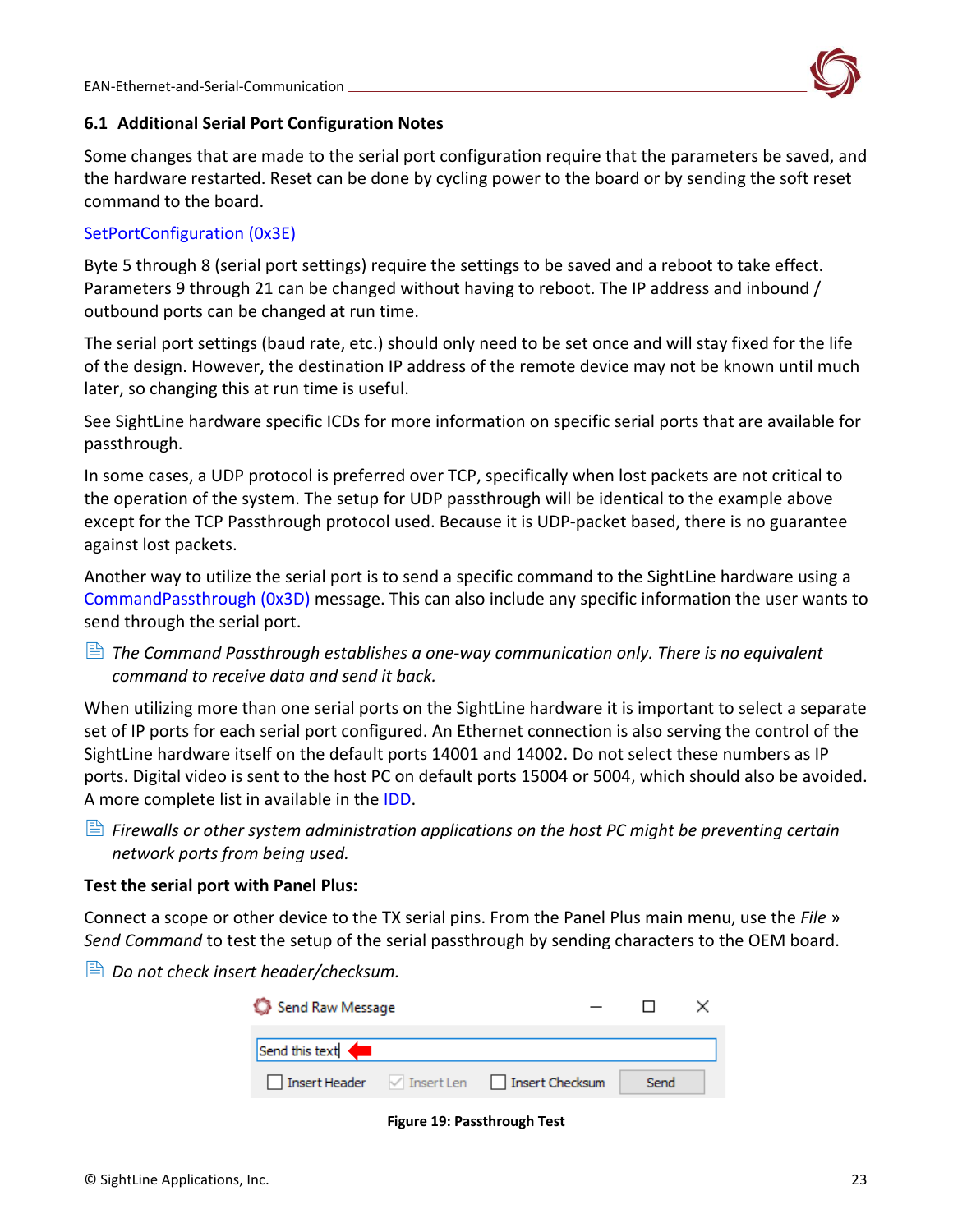

# <span id="page-24-0"></span>**7 Questions and Additional Support**

For questions and additional support, please contact [Support.](mailto:support@sightlineapplications.com) Additional support documentation and Engineering Application Notes (EANs) can be found on the [Documentation](https://sightlineapplications.com/documentation/) page of the SightLine Applications website.

# <span id="page-24-3"></span><span id="page-24-1"></span>**Appendix A - KLV Data**

A sample block of KLV data is shown in Table A1.

- Starts with a 16-byte universal key (060e2b....)
- 3-bytes of BER long form length encoding (…82006a)
- 106 (0x006a) bytes of data
- <span id="page-24-4"></span>• 2-byte checksum (0x2031)

**Table A1: Sample KLV block (hex)**

06 0e 2b 34 02 0b 01 01 0e 01 03 01 01 00 00 00 82 00 6a 02 08 00 05 88 dd 3f ff f7 f8 41 01 09 05 02 01 bb 06 02 0c 86 07 02 ff 8d 08 01 00 0d 04 40 ff da d1 0e 04 a9 95 51 de 0f 02 0d 86 10 02 4f ed 11 02 35 49 12 04 00 02 5f e1 13 04 00 00 d2 ca 14 04 00 00 00 00 17 04 80 00 00 00 18 04 80 00 00 00 19 02 00 00 39 04 ff ff ff ff 15 04 ff ff ff ff 16 02 ff ff 01 02 20 31

### <span id="page-24-2"></span>**A1 Testing KLV Passthrough over Serial or Ethernet**

This example uses the [HW Group Hercules Setup Utility.](https://www.hw-group.com/software/hercules-setup-utility) The PC has a serial port on COM 9. The PC serial port is connected to target serial port 2.

Hercules SETUP utility by HW-group.com

UDP Setup Serial FCP Client | TCP Server | UDP | Test Mode | About |

1. Open the Hercules application.



- 2. KLV passthrough over serial:
	- a. Click the *Serial* tab.
	- b. Configure the serial port settings as shown and click *Open*.

| Serial           |
|------------------|
| Name             |
| COM <sub>4</sub> |
| Baud             |
| 57600            |
| Data size        |
| 8                |
| Parity           |
| none             |
| Handshake        |
| <b>OFF</b>       |
| Mode             |
| Free             |
|                  |
|                  |
| Ū<br>pen         |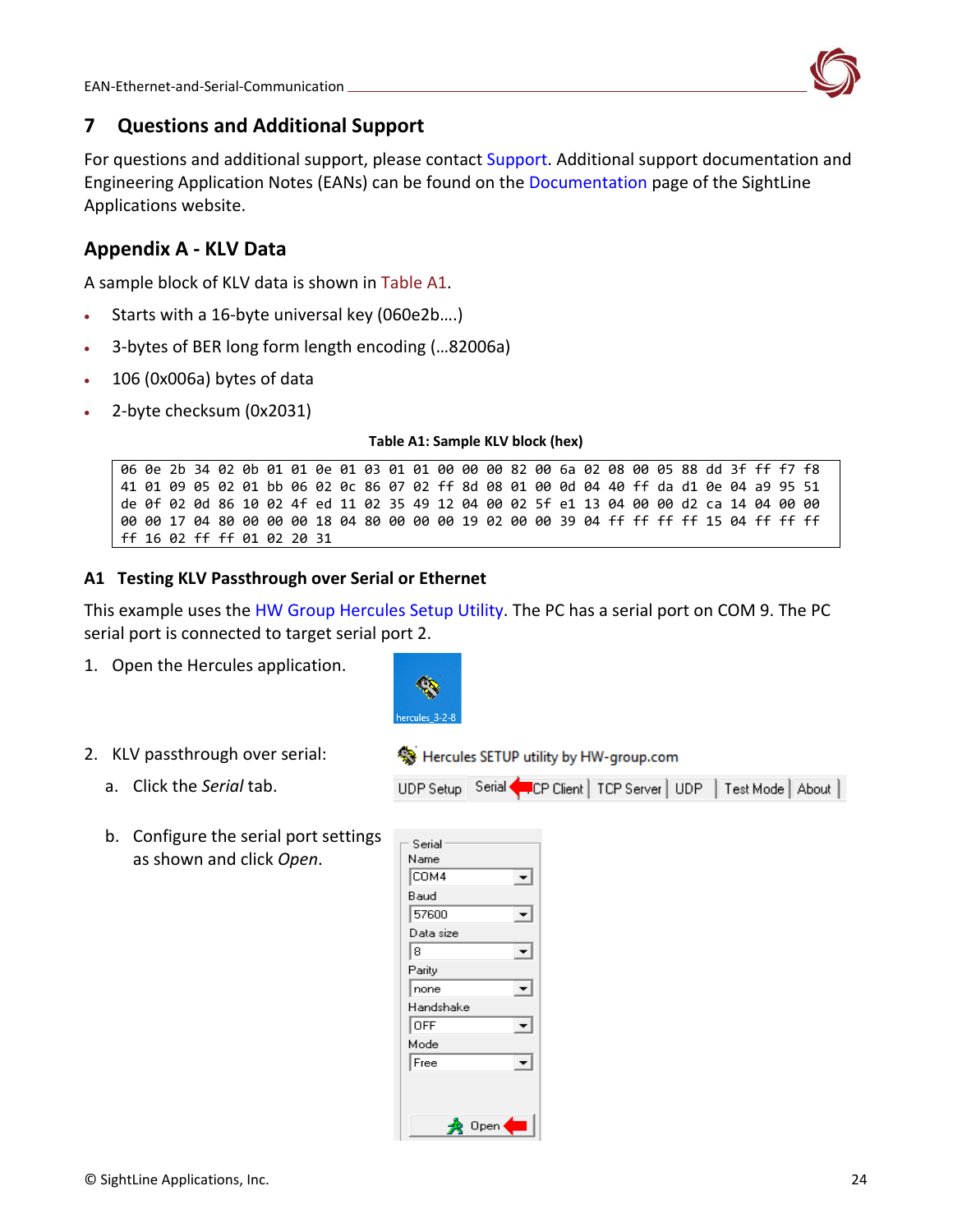

- 3. KLV passthrough over Ethernet:
	- a. Click the *UDP* tab.

Hercules SETUP utility by HW-group.com

|               |  |  | UDP Setup   Serial   TCP Client   TCP Server   UDP < Est Mode   About |  |
|---------------|--|--|-----------------------------------------------------------------------|--|
| Received data |  |  |                                                                       |  |

- b. Choose the same inbound port used in configuring KLV passthrough over ethernet using panel plus. In this example it is 5600.
- c. Click *Listen*.

| UDP Setup   Serial   TCP Client   TCP Server   UDP   Test Mode   About |                                            |
|------------------------------------------------------------------------|--------------------------------------------|
| Received data                                                          | UDP <sup>®</sup>                           |
|                                                                        | Module IP<br>Port<br>192.168.1.130<br>5600 |
|                                                                        | Local port<br>$\rightarrow$ Listen<br>4023 |
|                                                                        | Server settings                            |
|                                                                        | $\Box$ Server echo                         |
| Sent data                                                              | □ Redirect to TCP Server                   |
|                                                                        | □ Redirect to TCP Client                   |
|                                                                        |                                            |
|                                                                        | UDP broadcast                              |
|                                                                        | File name:<br>No file                      |
|                                                                        | Load file<br>Send                          |

4. Copy and paste the sample KLV blob data [above](#page-24-4) into the *Send* field. Click *Send*.

| 06 0e 2b 34 02 0b 01 01 0e 01 03 01 01 00 00 00 82 01 83 03 7f 49 73 73 75 65 20 73 70 $\quad$ $\blacktriangledown$ HEX | Send |  |
|-------------------------------------------------------------------------------------------------------------------------|------|--|
|                                                                                                                         |      |  |

5. Verify the output data was sent. The KLV data should be received by the target and sent in the MPEG-2 TS stream.

| Received/Sent data |  |                                                                            |  |
|--------------------|--|----------------------------------------------------------------------------|--|
|                    |  | Serial port COM7 opened                                                    |  |
|                    |  | Serial port COM7 closed                                                    |  |
|                    |  | Serial port COM7 opened                                                    |  |
|                    |  | {06}{0E}+4{02}{0B}{01}{01}{0E}{01}{03}{01}{01}{00}{00}{00},{01}            |  |
|                    |  | $[0.03]$ Issue speeding tickets -- this is a long string $[0.01]$ $[0.01]$ |  |
|                    |  |                                                                            |  |
|                    |  |                                                                            |  |
|                    |  |                                                                            |  |
|                    |  |                                                                            |  |
|                    |  |                                                                            |  |
|                    |  |                                                                            |  |
|                    |  |                                                                            |  |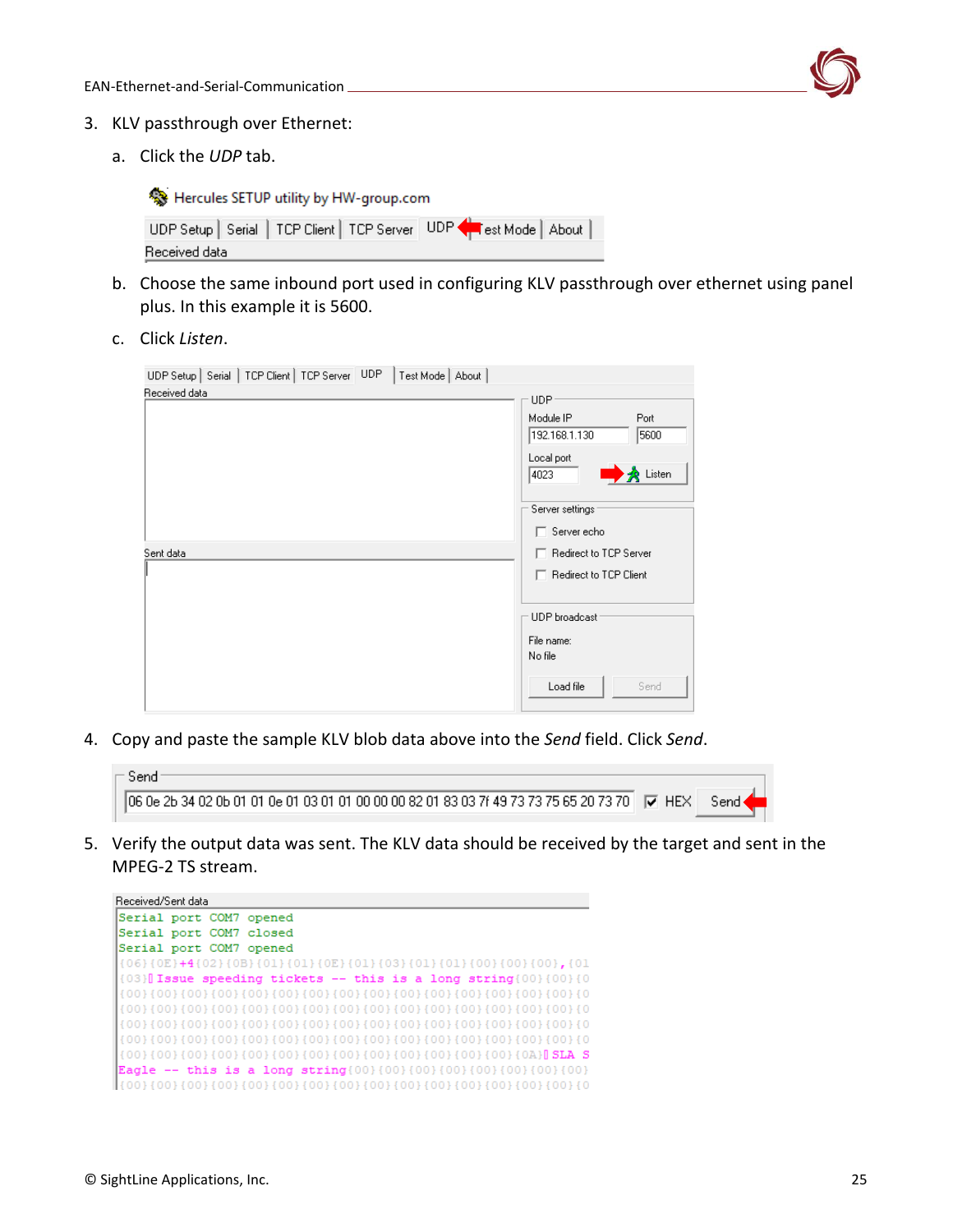

# <span id="page-26-0"></span>**Appendix B - Creating Custom Symlinks to Devices - 4000-OEM**

Version 3.01.xx software includes the udev device manager for naming and creating custom symlinks to devices that use virtual serial ports. For more information on writing udev rules see the following [article.](http://www.reactivated.net/writing_udev_rules.html)

This process requires [Tera Term](https://ttssh2.osdn.jp/index.html.en) (recommended) or another SSH client to connect to SightLine OEM hardware.

### **Example:**

The FLIR Boson 640 with a USB interface board presents a CDC ACM virtual serial port to the 4000-OEM system when connected. Using udev rules, this port can be renamed to *ttySL0* and then configured to perform serial passthrough.

- 4. Use Tera Term to establish an SSH session to the OEM hardware.
- 5. Find a port to use for serial passthrough. From the terminal window enter:

```
#slroot @ ~
SD> ls /dev | grep ttyACM
ttyACM0
```
6. Create a udev rule to make a symlink for the ttyACM0 port. From the terminal window enter:

```
SD> echo 'KERNEL=="ttyACM*", SYMLINK+="ttySL0"' > /etc/udev/rules.d/new.rules
```
- 7. Power cycle the board for the new rule to take effect.
- 8. Verify the new rule works. From the terminal window enter:

```
SD> ls /dev | grep ttySL
ttySL0
```
- 9. Configure TCP Passthrough to */dev/ttySL0* as shown in [TCP Passthrough.](#page-6-3)
- 10. Set up a virtual serial port (COM port) as shown in Appendix C- [Virtual Com Port Setup.](#page-26-1)
- 11. Connect to the camera with the FLIR Boson control application.

# <span id="page-26-1"></span>**Appendix C - Virtual Com Port Setup**

Review the physical serial ports on the host PC. Create virtual serial ports that are not already assigned or in use on the current system. COM4 is used in this example.

- 1. Launch the HW VSP3-Virtual Serial Port application.
- 2. Select the *Setting* tab.

HW Virtual Serial Port - HW VSP3 (Admin access)

UDP Search | Virtual Serial Port | Settings | Advanced | About |

3. Make sure the *NVT Enabled* box in unchecked.

**T** NVT Enabled **<u>In Unchecked</u>**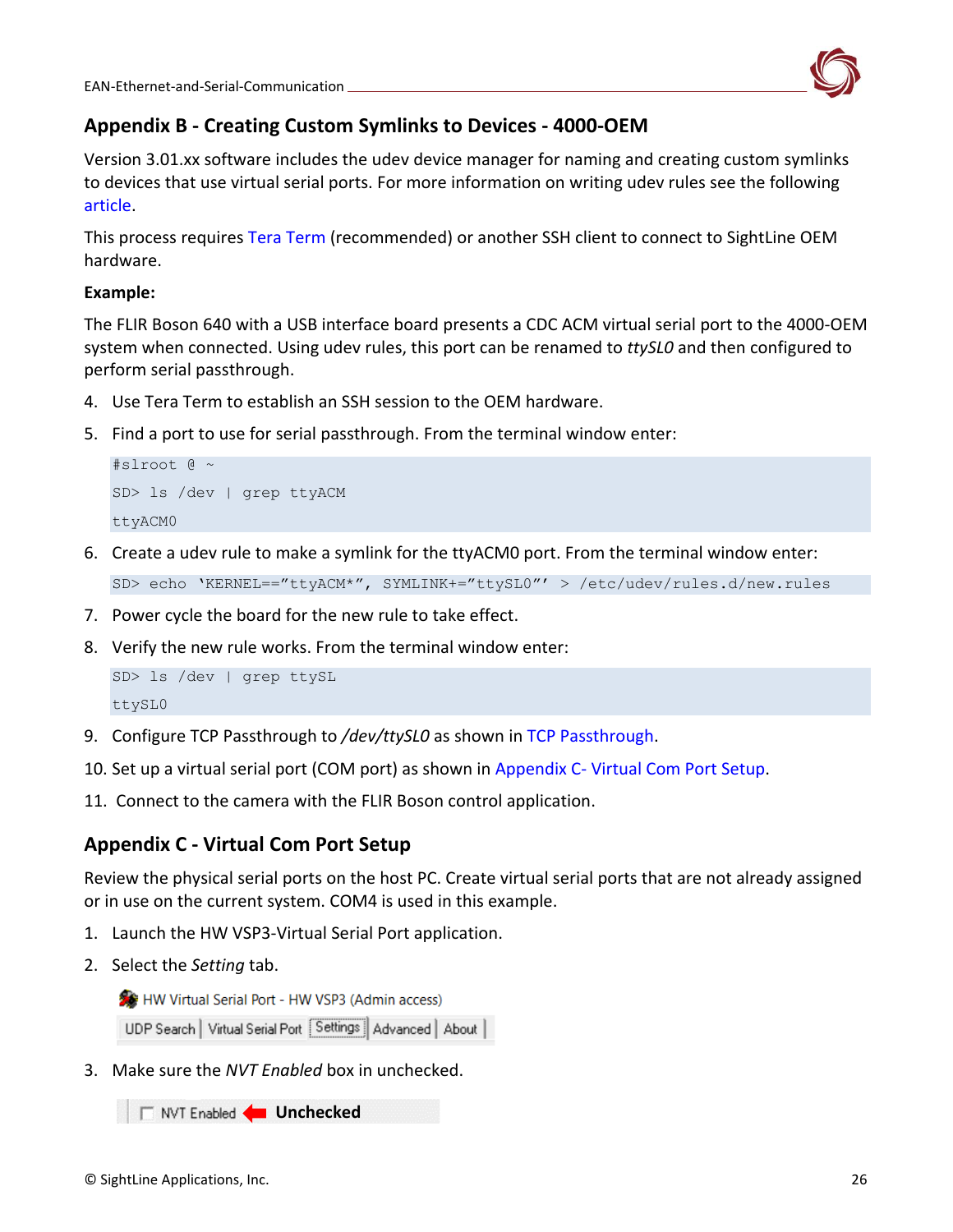EAN-Ethernet-and-Serial-Communication



4. Select the *Virtual Serial Port* tab.

```
HW Virtual Serial Port - HW VSP3 (Admin access)
 UDP Search Virtual Serial Port | Settings | Advanced | About |
```
5. Select an unused COM port from the *Port Name* drop-down menu.



6. Enter the IP address of the SightLine hardware and TCP passthrough inbound port.

| $\sim$<br>Port Name: |      | IP<br>Address:                                     | Port. |
|----------------------|------|----------------------------------------------------|-------|
| COM4                 | (==> | $^{\circ}$ .180 $\cdot$<br><sup>1</sup> 169.254.1. | 400   |

7. Click *Create COM* to create the virtual serial port. The virtual serial port parameters are configured automatically.

| Create COM |  | $ -$ |
|------------|--|------|
|            |  |      |

*8.* Verify a successful connection in the LAN Status section of the dialog window*.*

| $\sqsubset$ LAN |                   |  |
|-----------------|-------------------|--|
|                 | Status: Connected |  |

- 9. Launch the camera control application.
- 10. Select the virtual port and the baud rate*.* COM4 is used in this example. Set *Parity* to *Even*.
- 11. Verify sent and received packets are being shown in the *Counters* section of the *Virtual Serial Ports* tab. The camera control application is now ready to use.

|  | $\sqsubset$ Counters: |      |      |        |  |  |  |  |  |
|--|-----------------------|------|------|--------|--|--|--|--|--|
|  |                       |      |      |        |  |  |  |  |  |
|  |                       | VSP: | LAN: | QUEUE: |  |  |  |  |  |
|  | Bx:                   | n    | 20   | п      |  |  |  |  |  |
|  | Tx:                   | 20   | n    | п      |  |  |  |  |  |
|  |                       |      |      |        |  |  |  |  |  |